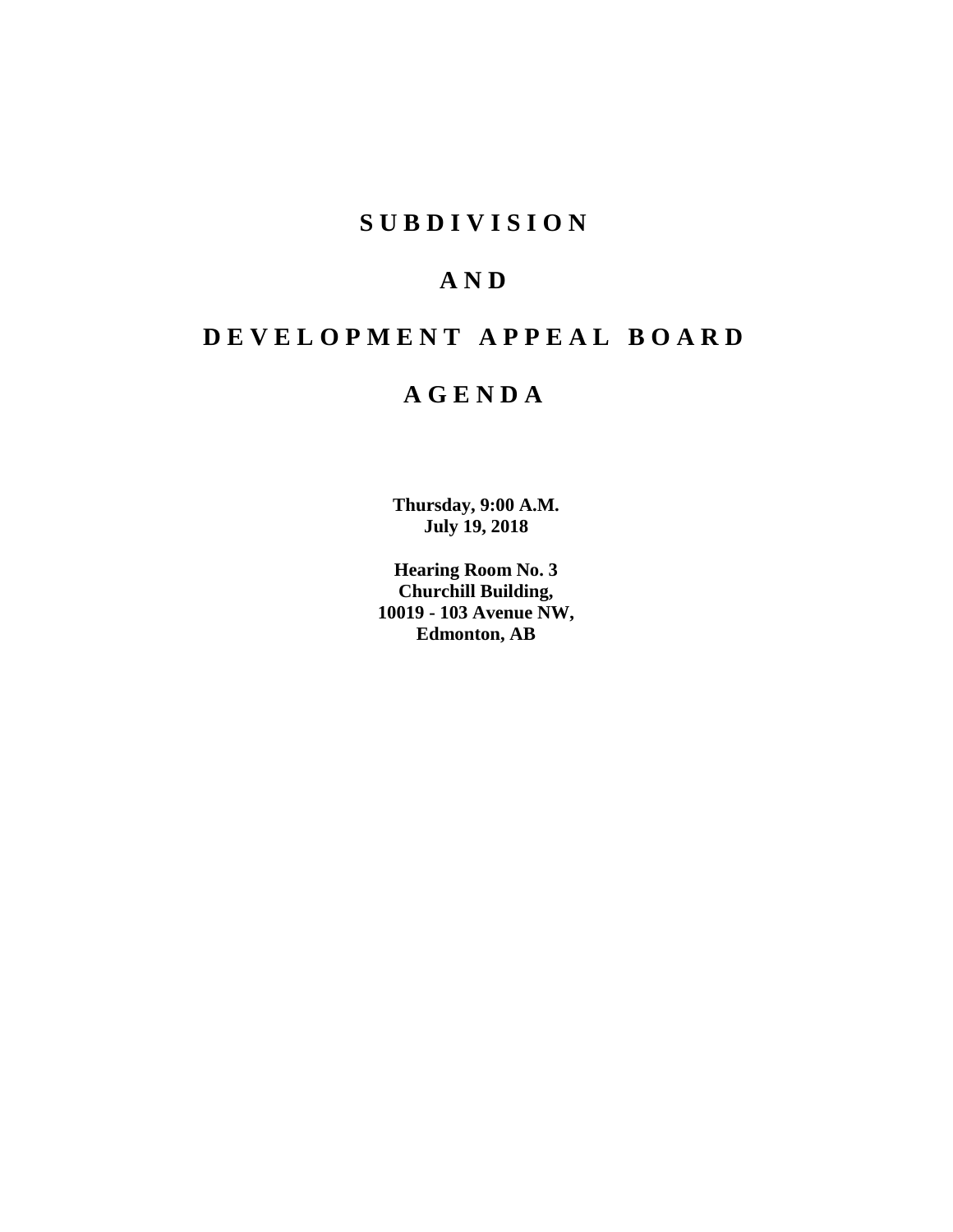l.

## **SUBDIVISION AND DEVELOPMENT APPEAL BOARD HEARING ROOM NO. 3**

|   | 9:00 A.M. | SDAB-D-18-108 |                                                                                                                   |
|---|-----------|---------------|-------------------------------------------------------------------------------------------------------------------|
|   |           |               | To increase seating from 44 to 88 in an existing<br>Bar and Neighbourhood Pub (Nyala Ethiopian<br>Restaurant)     |
|   |           |               | 10875 - 98 Street NW<br>Project No.: 245489756-003                                                                |
| Н | 9:00 A.M. | SDAB-D-17-109 |                                                                                                                   |
|   |           |               | To develop an Outdoor Patio to an existing Bar<br>and Neighbourhood Pub (8 seats) (Nyala<br>Ethiopian Restaurant) |
|   |           |               | 10875 - 98 Street NW<br>Project No.: 245489756-004                                                                |
|   |           |               |                                                                                                                   |

*NOTE: Unless otherwise stated, all references to "Section numbers" refer to the authority under the Edmonton Zoning Bylaw 12800.*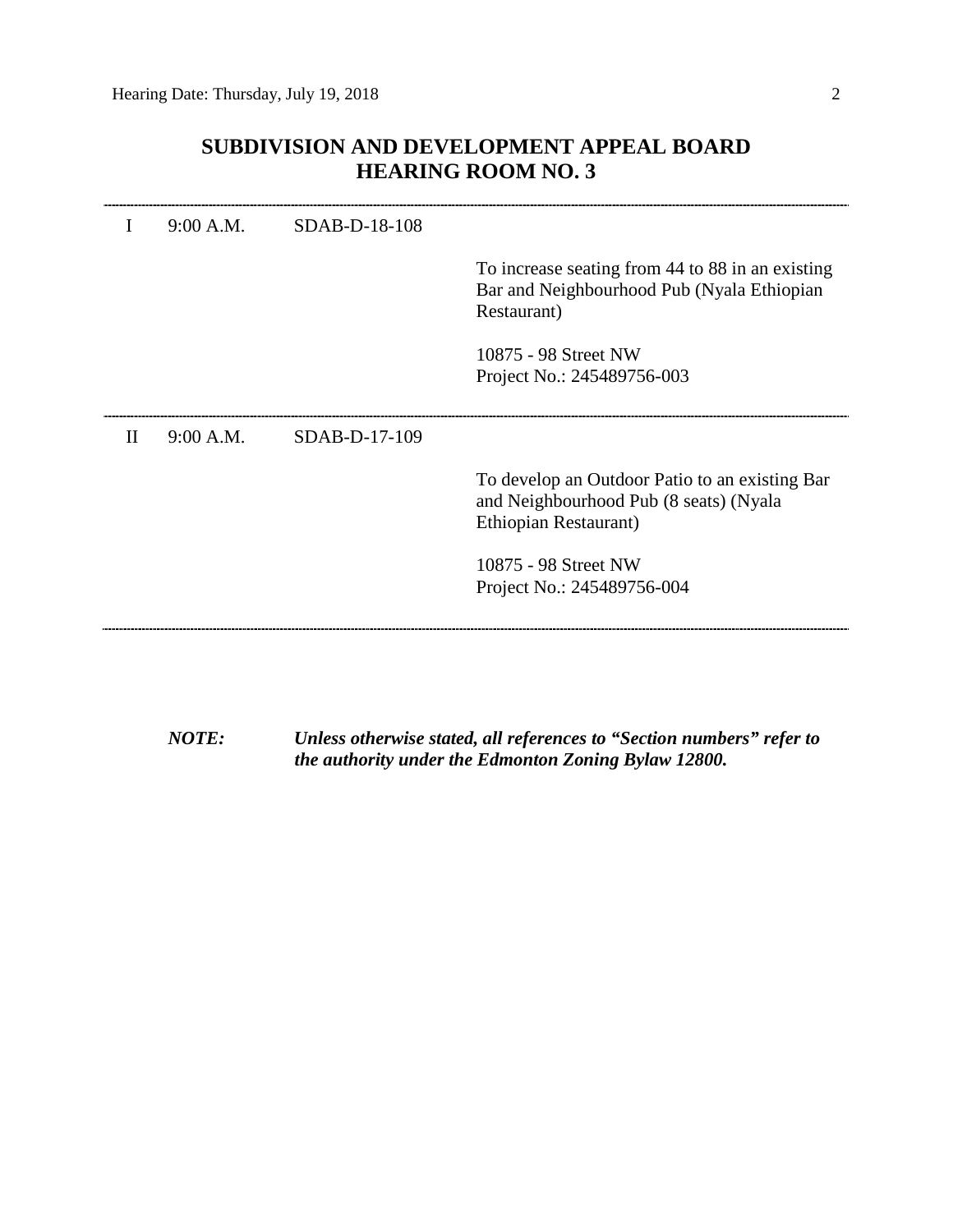| <b>ITEM I: 9:00 A.M.</b> |                                                        | FILE: SDAB-D-18-108                                                                                        |
|--------------------------|--------------------------------------------------------|------------------------------------------------------------------------------------------------------------|
|                          | AN APPEAL FROM THE DECISION OF THE DEVELOPMENT OFFICER |                                                                                                            |
|                          | APPELLANT:                                             |                                                                                                            |
|                          | <b>APPLICATION NO.:</b>                                | 245489756-003                                                                                              |
|                          | <b>APPLICATION TO:</b>                                 | Increase seating from 44 to 88 in an<br>existing Bar and Neighbourhood Pub<br>(Nyala Ethiopian Restaurant) |
|                          | <b>DECISION OF THE</b><br>DEVELOPMENT AUTHORITY:       | Refused                                                                                                    |
|                          | <b>DECISION DATE:</b>                                  | June 26, 2018                                                                                              |
|                          | <b>DATE OF APPEAL:</b>                                 | June 22, 2018                                                                                              |
|                          | MUNICIPAL DESCRIPTION<br>OF SUBJECT PROPERTY:          | 10875 - 98 Street NW                                                                                       |
|                          | <b>LEGAL DESCRIPTION:</b>                              | Plan NA Blk 17 Lots 23-24                                                                                  |
|                          | ZONE:                                                  | DC1-Direct<br>Development<br>Control<br>Provision (Area 5)                                                 |
|                          | <b>OVERLAY:</b>                                        | N/A                                                                                                        |
|                          | <b>STATUTORY PLAN:</b>                                 | McCauley<br>Boyle<br>Street<br>Area<br>$\sqrt{2}$<br>Redevelopment Plan                                    |
|                          |                                                        |                                                                                                            |

## *Grounds for Appeal*

The Appellant provided the following reasons for appealing the decision of the Development Authority:

> I have previously approved for 79 seats by SDAB Application number 120756432-001/File number SDAB-D-12-137.

## *General Matters*

## **Appeal Information:**

The *Municipal Government Act*, RSA 2000, c M-26 states the following: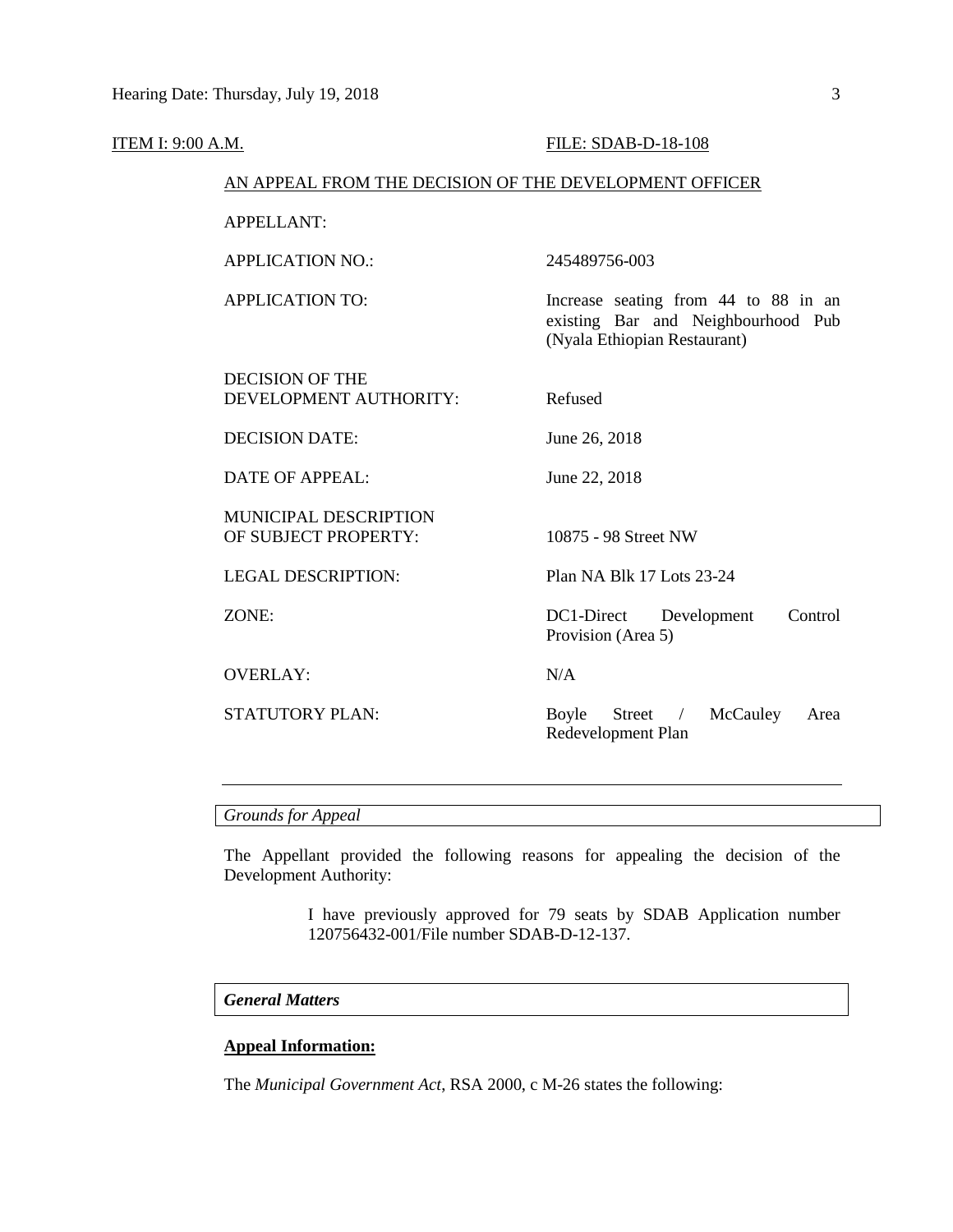## **Grounds for Appeal**

**685(1)** If a development authority

- (a) fails or refuses to issue a development permit to a person,
- (b) issues a development permit subject to conditions, or
- (c) issues an order under section 645,

the person applying for the permit or affected by the order under section 645 may appeal to the subdivision and development appeal board.

#### **Appeals**

- **686(1)** A development appeal to a subdivision and development appeal board is commenced by filing a notice of the appeal, containing reasons, with the board
	- (a) in the case of an appeal made by a person referred to in section 685(1), after

(i) with respect to an application for a development permit,

> (A) within 21 days after the date on which the written decision is given under section 642, or

## **Designation of direct control districts**

**685(4)** Despite subsections (1), (2) and (3), if a decision with respect to a development permit application in respect of a direct control district

…

(b) is made by a development authority, the appeal is limited to whether the development authority followed the directions of council, and if the subdivision and development appeal board finds that the development authority did not follow the directions it may, in accordance with the directions, substitute its decision for the development authority's decision.

Section 2 of the *Edmonton Zoning Bylaw* concerning Repeal, Enactment and Transition Procedures states the following:

2.4 Subject only to the provisions in the Municipal Government Act respecting legal non-conforming Uses and notwithstanding the effect it may have on rights, vested or otherwise, the provisions of this Bylaw govern from the Effective Date onward. In particular, no application for a Development Permit shall be evaluated under the procedural or substantive provisions of the previous Land Use Bylaw after the Effective Date, even if the application was received before the Effective Date.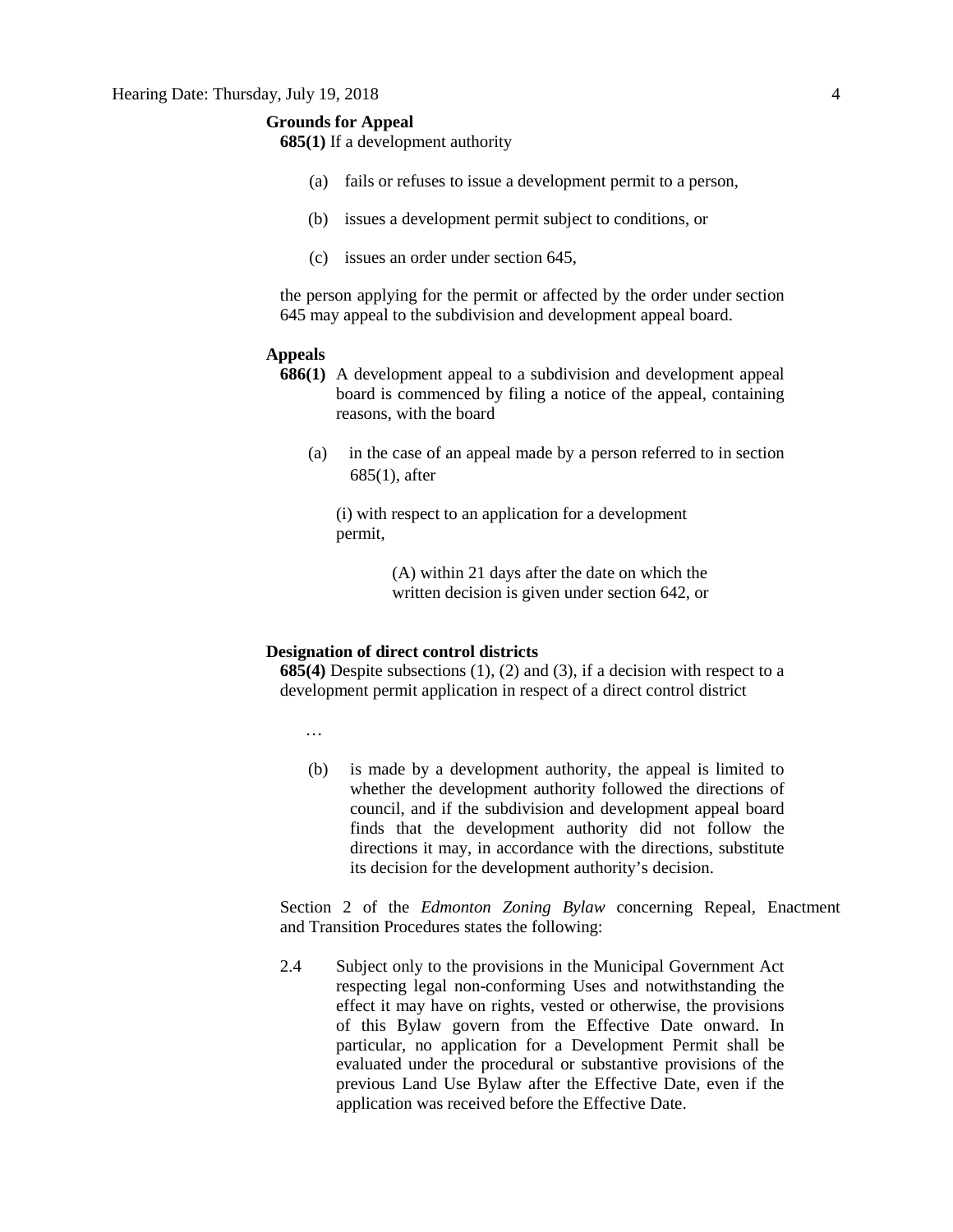- …
- 2.6 Any Direct Control Districts that were in effect immediately prior to the Effective date are hereby deemed to continue in full force and effect and are hereby incorporated into Part IV of this Bylaw.
- 2.7 Unless there is an explicit statement to the contrary in a Direct Control District or Provision, any reference in a Direct Control District or Direct Control Provision to a land use bylaw shall be deemed to be a reference to the land use bylaw that was in effect at the time of the creation of the Direct Control District or Provision.

**At the time of the creation of the subject Direct Control Site, the** *City of Edmonton Land Use Bylaw 5996* **was in effect. An Alberta Court of Appeal decision in** *Parkdale-Cromdale Community League Association* **v.** *Edmonton (City),* **2007 ABCA 309 concluded that section 2.7 of the** *Edmonton Zoning Bylaw* **only applies if there is an express cross-reference in a Direct Control Bylaw passed before 2001 to a provision of the old** *Land Use Bylaw***. In the absence of an express reference in the Direct Control Bylaw to the** *Land Use Bylaw 5996***, it does not prevail over section 2.4 of the** *Edmonton Zoning Bylaw.*

#### **Hearing and Decision**

**687(3)** In determining an appeal, the subdivision and development appeal board

…

- (a.1) must comply with the land use policies and statutory plans and, subject to clause (d), the land use bylaw in effect;
	- …
	- (c) may confirm, revoke or vary the order, decision or development permit or any condition attached to any of them or make or substitute an order, decision or permit of its own;
	- (d) may make an order or decision or issue or confirm the issue of a development permit even though the proposed development does not comply with the land use bylaw if, in its opinion,
		- (i) the proposed development would not
			- (A) unduly interfere with the amenities of the neighbourhood, or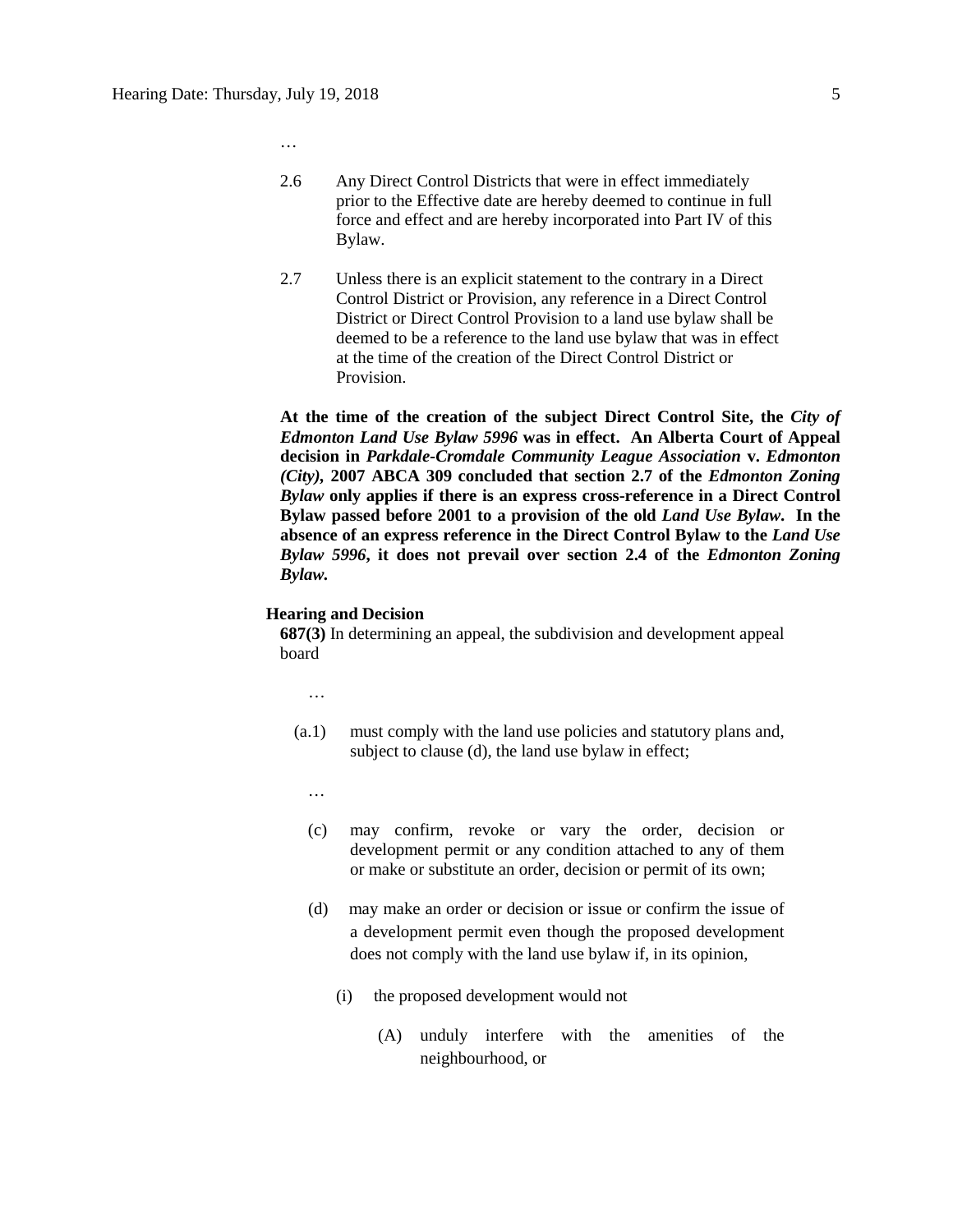(B) materially interfere with or affect the use, enjoyment or value of neighbouring parcels of land,

and

(ii) the proposed development conforms with the use prescribed for that land or building in the land use bylaw.

#### *Rationale*

DC1 (Area 5), Section 2 (Section 8.4.16.2) of the Boyle Street McCauley Area Redevelopment Plan states the **Rationale** is to provide for a District which will promote the conservation and rehabilitation of the existing housing stock until this area is redeveloped for low intensity business uses in order to achieve the intent of Section 7.2.3 of this Plan.

Section 7.2.3, Objective 4, states:

To protect residential areas from conflicts with commercial uses.

## **Development Officer's Determination:**

The proposed development is located within the Boyle Street McCauley Area Redevelopment Plan (Area 5). The General Purpose is, "to provide for a District which will promote the conservation and rehabilitation of the existing housing stock until this area is redeveloped for low intensity business uses in order to achieve the intent of Section 7.2.3 of this Plan." (Reference Section DC1(Area 5)(2))

One of the objectives of Section 7.2.3 is to protect residential areas from conflicts with commercial uses. It is the opinion of the Development Officer that the proposed development, a Major Eating and Drinking Establishment (Nightclub), would not achieve this policy objective, as the adjacent and surrounding development is predominately single detached and duplex housing.

…

#### ADVISEMENTS

c. It is the opinion of the Development Officer that the proposed development would not be in keeping with the general purpose of the Direct Control Zone, which is to provide for low intensity business in order to achieve the policies of Section 7.2.3 of the Boyle Street/McCauley ARP.

### *Listed Use*

Under DC1 (Area 5), Section 3(5) (Section 8.4.16.3.5), a **Minor Eating and Drinking Establishment**, is a Listed Use.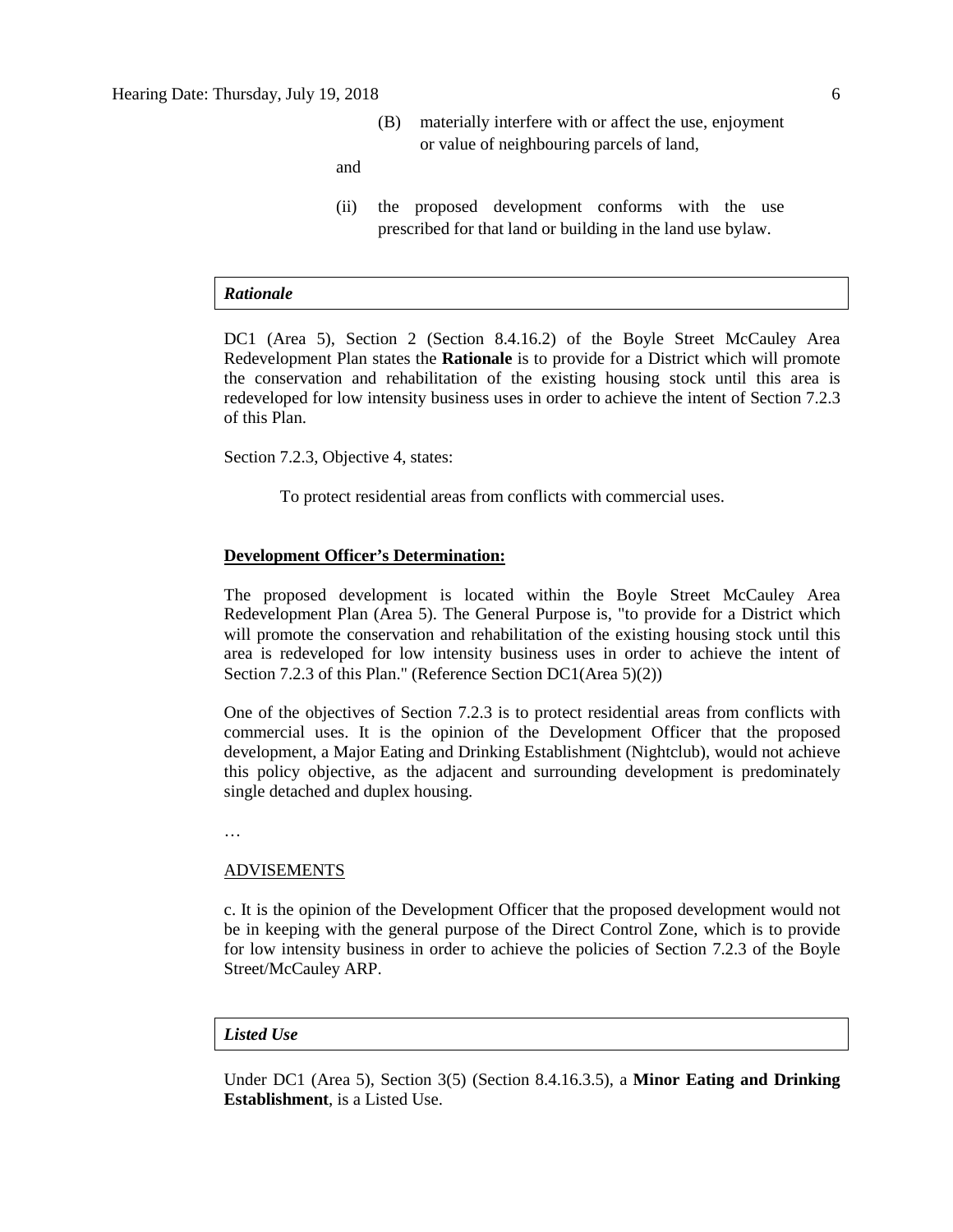Under Section 10.3(18) of the *Land Use Bylaw,* **Eating and Drinking Establishment, Minor** means development where prepared foods and beverages are offered for sale to the public, for consumption within the premises or off the site. This Use Class includes neighbourhood pubs, licensed restaurants, cafes, delicatessens, tea rooms, lunch rooms, refreshment stands and takeout restaurants. This Use Class does not include Drive-in Food Services, Mobile Catering Food Services, or Major Eating and Drinking Establishments.

Under Section 10.3(17) of the *Land Use Bylaw*, **Eating and Drinking Establishments, Major** means development where prepared food and beverages are offered for sale to the public from establishments which are characterized by one or more of the following features: the provision of theatre, dancing or cabaret entertainment; facilities primarily intended for the on-premise catering of food to large groups; and facilities primarily intended for the provision and consumption of alcoholic beverages which have a seating capacity for 100 or more persons. Typical uses include beverage rooms, cocktail lounge, cabarets, nightclubs, theatre restaurants and banquet facilities.

Section 3.2(1) of the *Edmonton Zoning Bylaw*, states the following:

For the purpose of any Development Permit or Direct Control Provision:

e. Major Eating and Drinking Establishments is deemed to be Specialty Food Services, Restaurants, Bars and Neighbourhood Pubs and Nightclubs;

f. Minor Eating and Drinking Establishments is deemed to be:

- i. Specialty Food Services;
- ii. Restaurants; and
- iii. Bars and Neighbourhood Pubs for less than 100 Occupants.

Under Section 7.4(6) of the *Edmonton Zoning Bylaw*, **Bars and Neighbourhood Pubs**  means development where the primary purpose of the facility is the sale of alcoholic beverages to the public, for consumption within the premises or off the Site. This Use typically has a limited menu and minors are prohibited from patronizing the establishment during at least some portion of the hours of operation. Typical Uses include neighbourhood pubs, bars, and cocktail lounges. This Use does not include Cannabis Lounges.

Under Section 7.4(39) of the *Edmonton Zoning Bylaw*, **Nightclubs** means development where the primary purpose of the facility is the sale of alcoholic beverages to the public, for consumption within the premises or off the Site, in a facility where entertainment facilities take up more than 10% of the Floor Area. This Use typically has a limited menu from a partially equipped kitchen/preparation area and prohibits minors from lawfully utilizing the facility. Typical Uses include dance clubs, cabarets, nightclubs, lounges, neighbourhood pubs and bars, beverage rooms, and cocktail lounges. This Use does not include Cannabis Lounges.

Under Section 7.4(47) of the *Edmonton Zoning Bylaw*, **Restaurants** mean development where the primary purpose of the facility is the sale of prepared foods and beverages to the public, for consumption within the premises or off the Site. Minors are never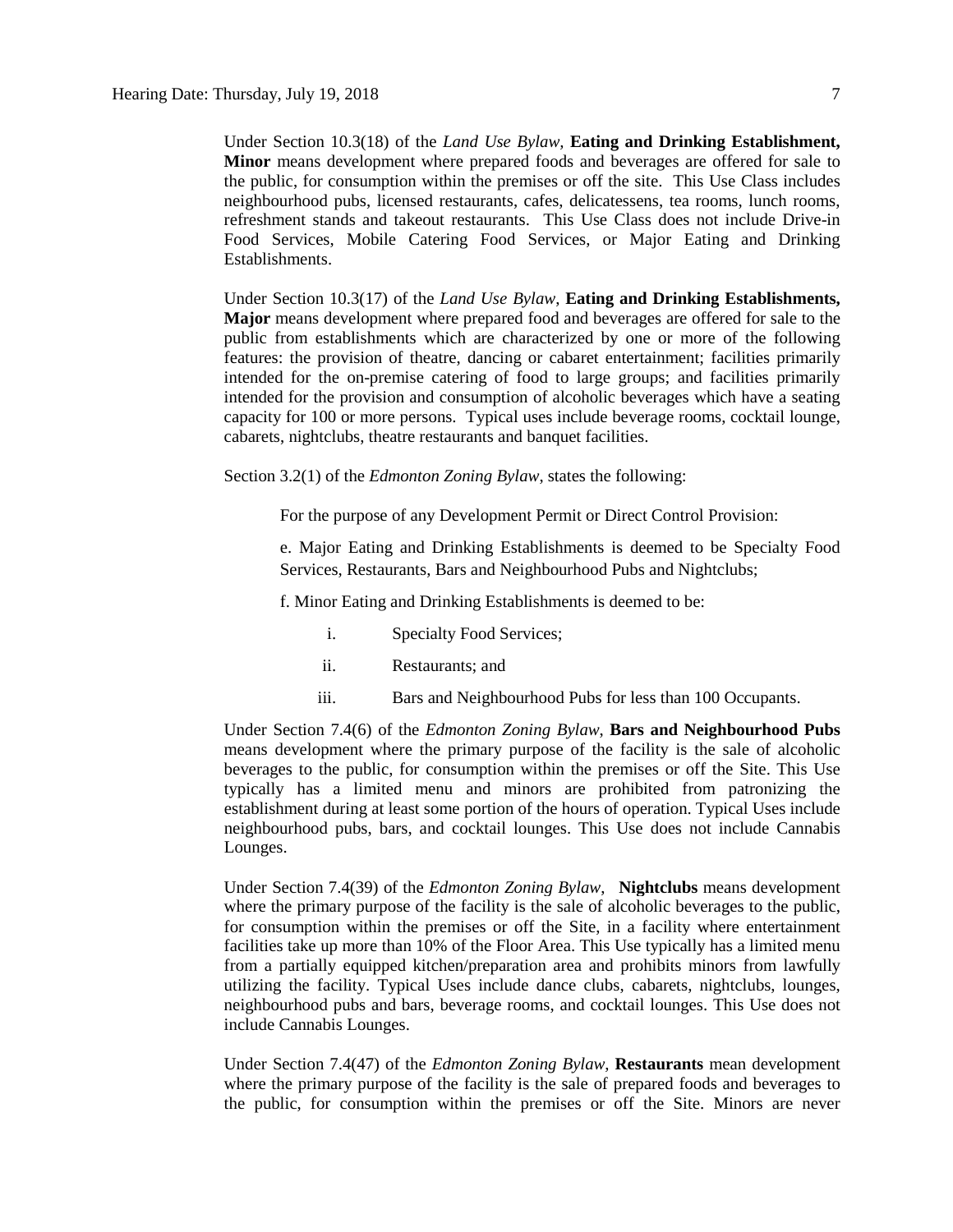Hearing Date: Thursday, July 19, 2018 8

prohibited from any portion of the establishment at any time during the hours of operation. This Use typically has a varied menu, with a fully equipped kitchen and preparation area, and includes fast food and family restaurants.

Under Section 7.4(49) of the *Edmonton Zoning Bylaw*, **Specialty Food Services** means development where limited types of prepared foods and beverages, excluding alcoholic beverages, are offered for sale to the public, for consumption within the premises or off the Site. This Use typically relies primarily on walk-in clientele, and includes coffee, donut, bagel or sandwich shops, ice cream parlours, and dessert shops.

## **Development Officer's Determination:**

The Development Officer has determined that the proposed development is a Major Eating and Drinking Establishment (Nightclub). The proposed use is neither listed as a Permitted or Discretionary use under the Boyle Street McCauley Area Redevelopment Plan (Reference Section DC1 (Area 5)(3)

#### ADVISEMENTS

d. It is the opinion of the Development Officer that the late night activities of the proposed Use would adversely affect the amenities, use and enjoyment of neighbouring residential properties. (Reference Section 7.2.3.4 of the Boyle Street McCauley Area Redevelopment Plan).

### *Parking*

DC1 (Area 5), Section 4 (Section 8.4.16.4) of the Boyle Street McCauley Area Redevelopment Plan states the following:

The following criteria shall apply to the prescribed uses pursuant to Section 710.4 of the Land Use Bylaw.

…

Section 4(4) (Section 8.4.16.4.4) - Parking and loading shall, wherever possible, be located in the rear areas. Required off-street parking shall be in accordance with Section 66 of the *Land Use Bylaw.*

…

Section 4(8) (Section 8.4.16.4.8) - Development in this district shall be evaluated with respect to compliance with the General Development Regulations of Sections 50 to 79 inclusive, of the *Land Use Bylaw*.

Section 4(9) (Section 8.4.16.4.9) - The Development Officer may grant relaxations to the regulations contained in Sections 50 through 79 of the *Land Use Bylaw* and the provisions of this District, if, in his opinion, such a variance would be in keeping with the general purpose of this District and would not adversely affect the amenities, use and enjoyment of neighbouring properties.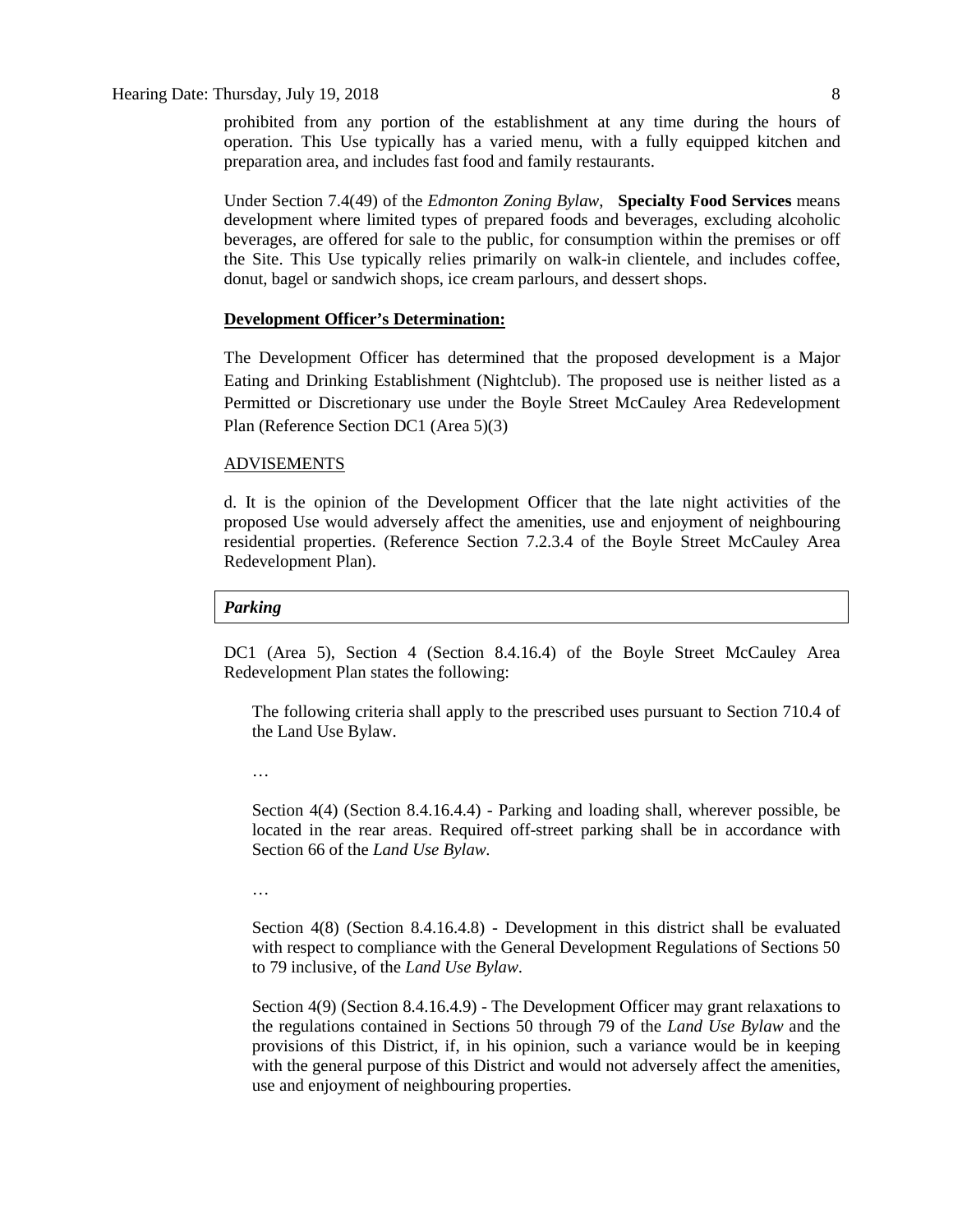Section 66.2, Schedule 66A(10), of the *Land Use Bylaw* states Eating and Drinking Establishments requires 1 Parking Space per 4 seats.

Section 66.5 of the *Land Use Bylaw* states:

66.5 Location of Vehicular Parking Facilities

- 1) For residential buildings the required parking spaces shall be wholly provided on the same site as the building.
- 2) For all other uses, the parking spaces shall be not more than 120 metres (393.7 feet) from the building, unless otherwise approved by the Development Officer. Such distance shall be measured along an accessible public roadway from the nearest point of the parking area to the nearest point of the site where the building or use is located. In addition, notwithstanding the definition of Accessory in this Bylaw, accessory parking spaces for nonresidential Uses may be located on another site where:
	- a) the principal Use Class to which the parking is an accessory use is a Permitted or a Discretionary Use on the site to be used for parking; or
	- b) non-accessory parking is a Permitted or a Discretionary Use on the site to be used for parking.
- 3) Where required parking spaces are not on the same site as the building, the owner shall covenant with the City by agreement that the parking spaces shall be used for such purposes as long as required under this Bylaw.

Section 54.2.2.b of the *Edmonton Zoning Bylaw* states for all other Uses, parking spaces may be provided on a Site located remotely, but no further than 120.0 metres from the Site. Such distance shall be measured along the shortest public pedestrian route from the nearest point of the parking area to the nearest point of the Site where the building or Use is located. Where off-site parking is provided pursuant to this provision, the development shall be considered as Class B Development.

## **Development Officer's Determination:**

3) Required off-street parking shall be in accordance with Section 66 of the Land Use Bylaw (Reference Section 8.4.16.4.4 of the Boyle Street McCauley Area Redevelopment Plan).

Required Parking Spaces: 25

Proposed Parking Spaces: 3

Deficiency: 22 Parking Spaces.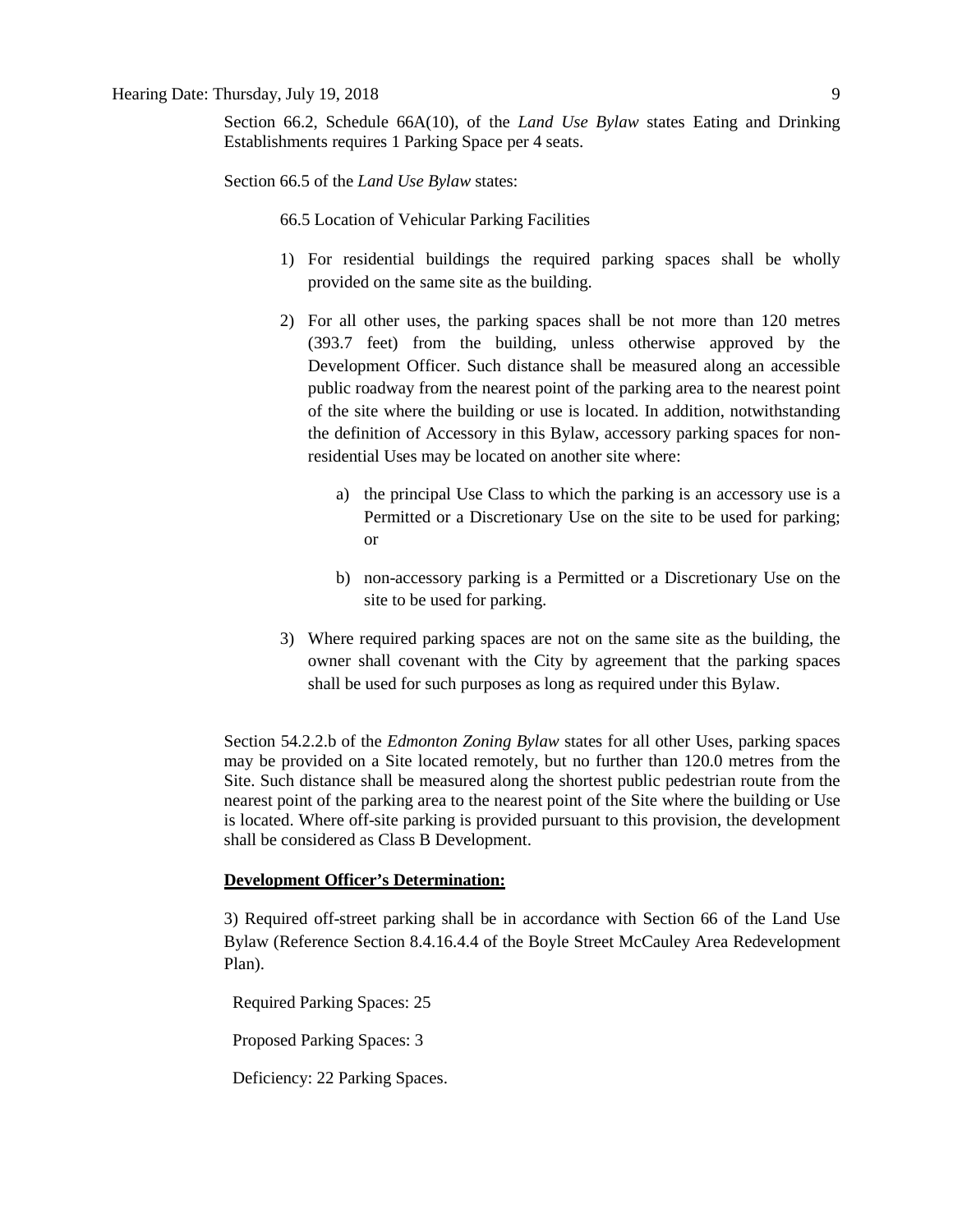## Hearing Date: Thursday, July 19, 2018 10

## ADVISEMENTS:

a. There is a current application (DP#245489756-004) to develop an outdoor patio space with 8 seats. Should this be approved the parking deficiency will be 24 spaces.

b. Current aerial photographs of the site identify that the required parking spaces at the rear of the building have been deleted, and developed as a rear outdoor patio. There is no record of a valid development permit for the conversion of the rear parking spaces to an outdoor patio. The property owner must remove the rear outdoor patio and provide the required parking spaces, in accordance to Development Permit No. 120756432-001.

…

e. Parking spaces may be provided on a Site located remotely, but no further than 120.0 m from the Site. Such distance shall be measured along the shortest public pedestrian route from the nearest point of the parking area to the nearest point of the Site where the building or Use is located. Where off-site parking is provided pursuant to this provision, the development shall be considered as Class B Development. (Reference Section 54.2.2.b)

Proposed: The provided parking as applied for by the applicant at 9910 108A Avenue NW is 135m away from the applicant's still along the shortest pedestrian route, contrary to Section 54.2.2.b.

| <b>SDAB Number</b>   | <b>Application</b>         | <b>DECISION</b>               |
|----------------------|----------------------------|-------------------------------|
|                      |                            |                               |
| <b>SDAB-D-17-150</b> | To develop an Outdoor      | September 7, 2017; The        |
|                      | Patio to<br>existing<br>an | appeal is DENIED and the      |
|                      | (Nyala<br>Restaurant.      | decision of the Development   |
|                      | Ethiopian Restaurant).     | Authority is                  |
|                      |                            | CONFIRMED.<br>The             |
|                      |                            | development is REFUSED.       |
| <b>SDAB-D-17-149</b> | To change the Use from a   | <b>September 7, 2017;</b> The |
|                      | Restaurant to a Bar and    | appeal is ALLOWED and the     |
|                      | Neighbourhood<br>Pub.      | decision of the Development   |
|                      | (NYALA LOUNGE)             | Authority is REVOKED. The     |
|                      |                            | development is GRANTED as     |
|                      |                            | applied<br>for<br>the<br>to   |
|                      |                            | Development Authority,        |
|                      |                            | subject to the following      |
|                      |                            | <b>CONDITIONS:</b>            |
|                      |                            |                               |
|                      |                            | a) At no time shall there be  |
|                      |                            | more than 44 patrons (as      |
|                      |                            | applied for) on subject site  |
|                      |                            | including the main floor and  |

*Previous Subdivision and Development Appeal Board Decisions*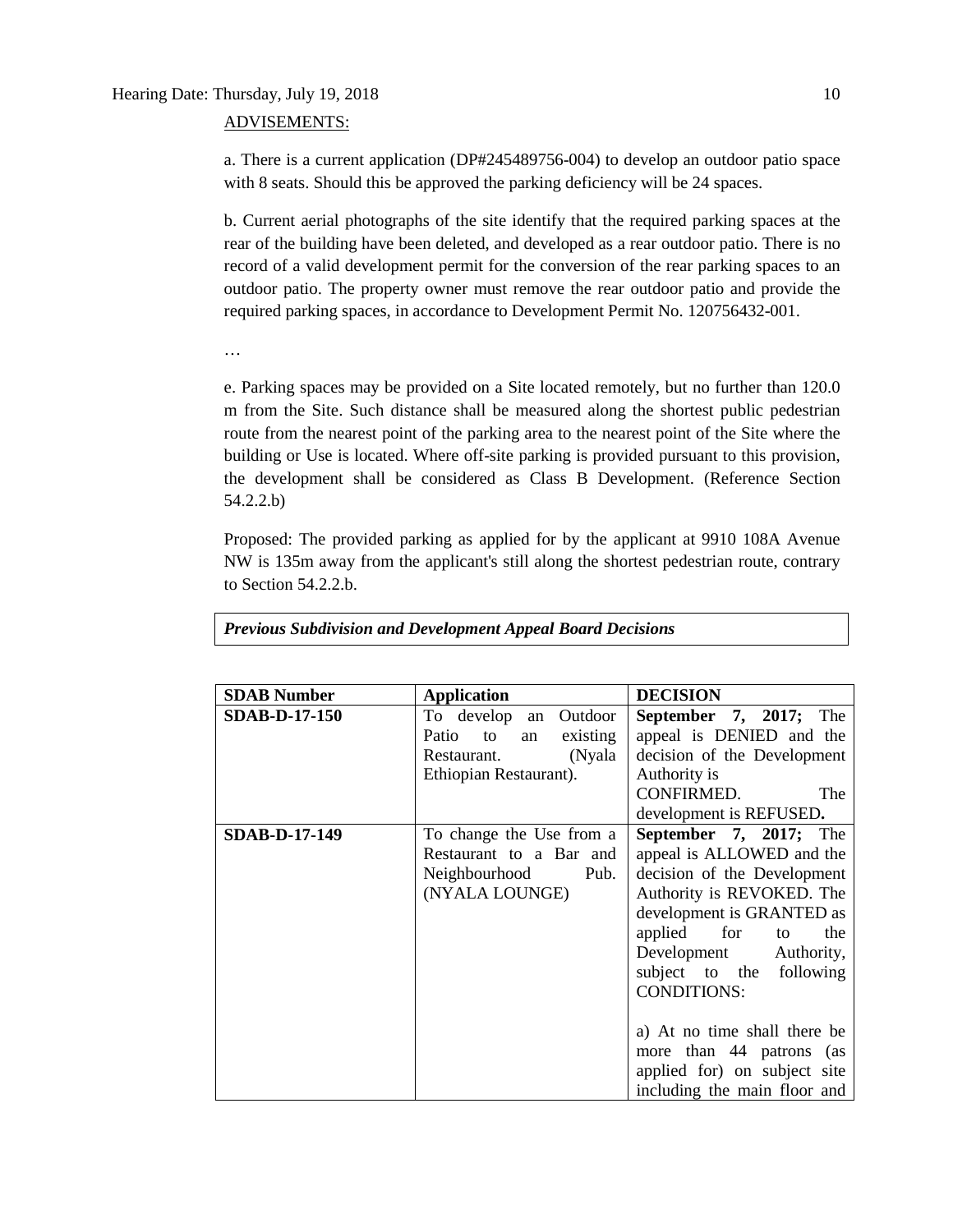|                      |                                                                                                                                                                                                                                                                           | the basement.                                                                                                                                                                                                                                                                                                                                                                                                                                                                                                                                            |
|----------------------|---------------------------------------------------------------------------------------------------------------------------------------------------------------------------------------------------------------------------------------------------------------------------|----------------------------------------------------------------------------------------------------------------------------------------------------------------------------------------------------------------------------------------------------------------------------------------------------------------------------------------------------------------------------------------------------------------------------------------------------------------------------------------------------------------------------------------------------------|
|                      |                                                                                                                                                                                                                                                                           | The Applicant<br>b)<br>must<br>develop the main floor and<br>basement in accordance with<br>the floor plans submitted by<br>the<br>Applicant<br>the<br>to<br>Development<br>Officer,<br>including but not limited to,<br>all specified sitting areas,<br>tables, chairs, benches, sofas<br>and planters.                                                                                                                                                                                                                                                 |
|                      |                                                                                                                                                                                                                                                                           | c) All required parking and<br>loading facilities shall only be<br>used for the<br>purpose of<br>accommodating the vehicles<br>of<br>clients,<br>customers,<br>employees,<br>members,<br>residents or<br>visitors<br>in<br>connection with the building<br>or Use for which the parking<br>and loading facilities<br>are<br>provided, and the parking and<br>loading facilities shall not be<br>used for driveways, access or<br>egress, commercial<br>repair<br>work, display, sale or storage<br>of goods of any kind.<br>(Reference Section 54.1.1.c) |
|                      |                                                                                                                                                                                                                                                                           | d) Any outdoor lighting for<br>any development shall<br>be<br>located and arranged so that<br>no direct rays of light are<br>directed at any adjoining<br>properties, or interfere with<br>the effectiveness of any traffic<br>control devices. (Reference<br>Section 51)                                                                                                                                                                                                                                                                                |
| <b>SDAB-D-12-137</b> | To increase the existing 12<br>seat capacity and Public<br>Space<br>of<br>existing<br>an<br>Restaurant<br>on the<br>main<br>floor and into the basement,<br>and construct interior and<br>exterior alterations to a<br>Personal<br>Restaurant,<br>Service<br>Shop,<br>and | July 6, 2012; that the appeal<br><b>ALLOWED</b><br>be<br>and<br>the<br><b>DEVELOPMENT</b><br><b>GRANTED</b><br>the<br>and<br>of $17$<br>deficiency<br>on-site<br>parking spaces be permitted,<br>subject to<br>the<br>following<br>condition:                                                                                                                                                                                                                                                                                                            |
|                      | Apartment House building<br>(Nyala<br>Ethiopian                                                                                                                                                                                                                           | 1. The basement level of the<br>Restaurant<br>operation<br><b>1S</b>                                                                                                                                                                                                                                                                                                                                                                                                                                                                                     |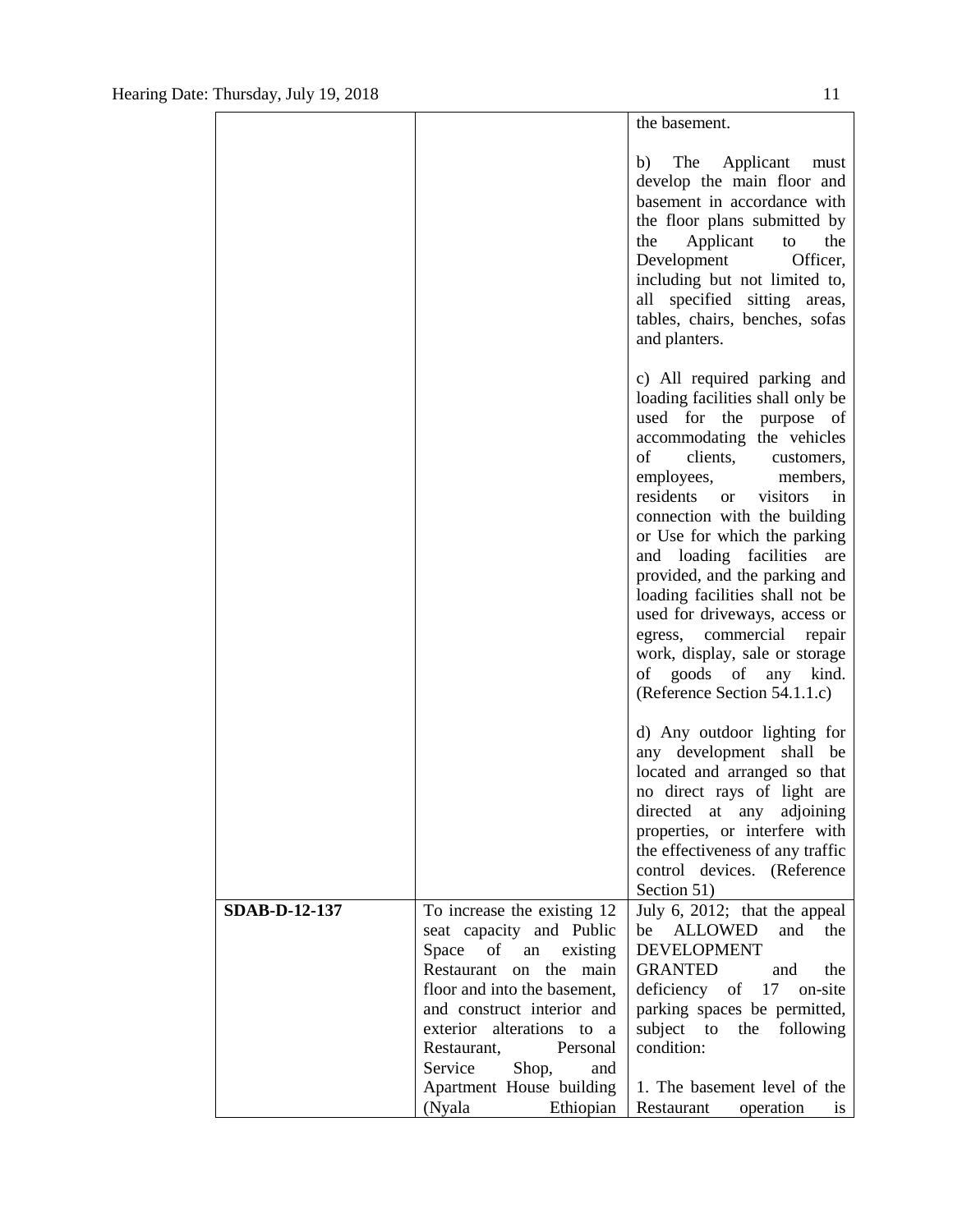| on any given business day. |  |
|----------------------------|--|
|----------------------------|--|

## Notice to Applicant/Appellant

Provincial legislation requires that the Subdivision and Development Appeal Board issue its official decision in writing within fifteen days of the conclusion of the hearing.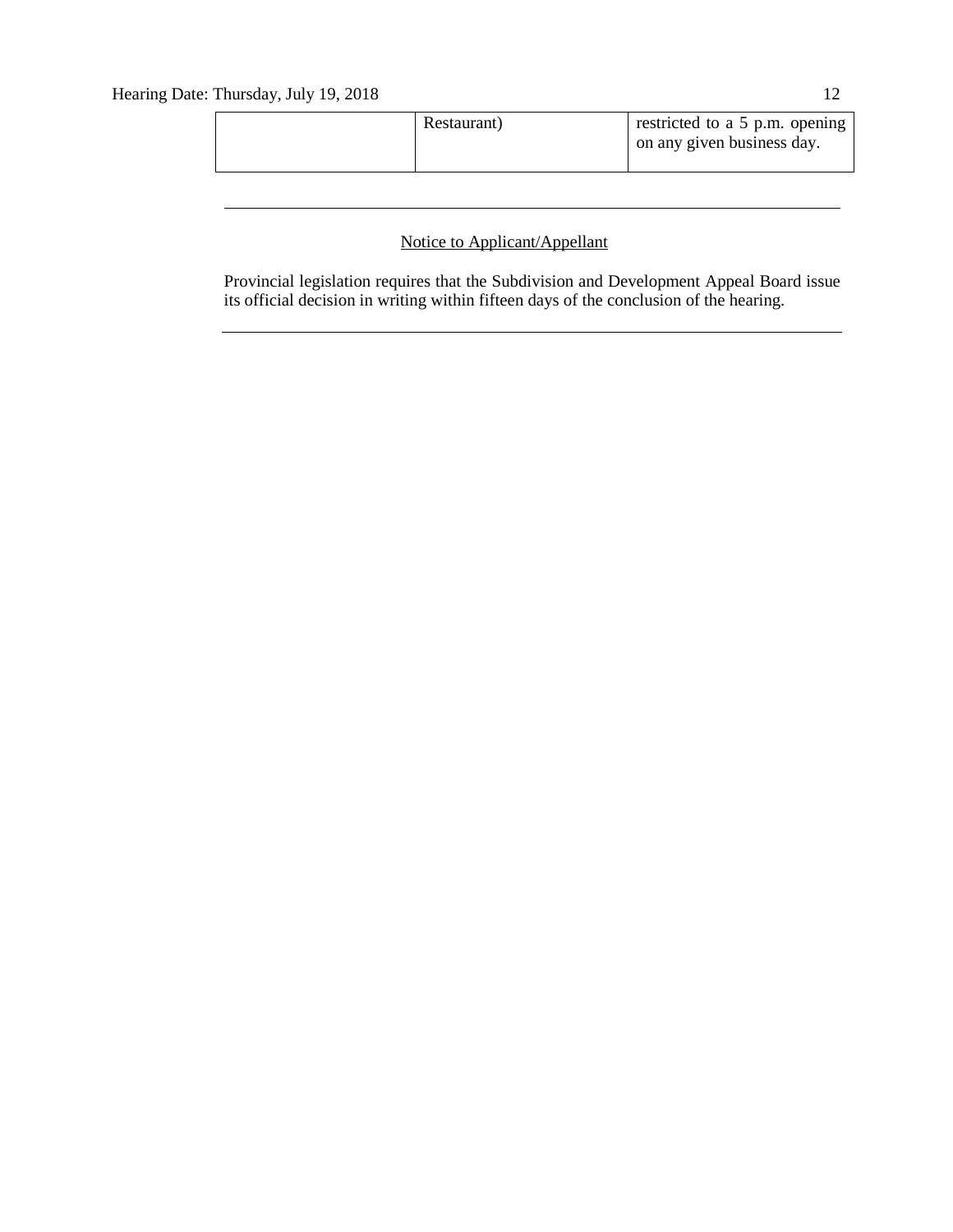| <b>dimonton</b>                                                                                 | Project Number: 245489756-003<br><b>Application Date:</b><br>APR 05, 2018<br>Printed:<br>June 26, 2018 at 9:41 AM<br>1 of 3 |
|-------------------------------------------------------------------------------------------------|-----------------------------------------------------------------------------------------------------------------------------|
|                                                                                                 | <b>Application for</b><br>Page:                                                                                             |
|                                                                                                 | <b>Major Development Permit</b>                                                                                             |
| This document is a Development Permit Decision for the development application described below. |                                                                                                                             |
| <b>Applicant</b>                                                                                | Property Address(es) and Legal Description(s)<br>10875 - 98 STREET NW                                                       |
|                                                                                                 | Plan NA Blk 17 Lots 23-24                                                                                                   |
|                                                                                                 | <b>Specific Address(es)</b>                                                                                                 |
|                                                                                                 | Suite:<br>10875 - 98 STREET NW                                                                                              |
|                                                                                                 | Entryway: 10875 - 98 STREET NW                                                                                              |
|                                                                                                 | Building: 10875 - 98 STREET NW                                                                                              |
| <b>Scope of Application</b>                                                                     |                                                                                                                             |
| <b>Permit Details</b>                                                                           | To increase seating from 44 to 88 in an existing Bar and Neighbourhood Pub. (Nyala Ethiopian Restaurant).                   |
|                                                                                                 |                                                                                                                             |
| Class of Permit:                                                                                | <b>Contact Person:</b>                                                                                                      |
| Gross Floor Area (sq.m.):                                                                       | Lot Grading Needed?: N                                                                                                      |
| New Sewer Service Required: N<br>Site Area (sq. m.): 334.54                                     | NumberOfMainFloorDwellings: 0<br>Stat. Plan Overlay/Annex Area: Mature Neighbourhood                                        |
|                                                                                                 | Overlay                                                                                                                     |
| I/We certify that the above noted details are correct.                                          |                                                                                                                             |
| Applicant signature:                                                                            |                                                                                                                             |
| <b>Development Application Decision</b><br>Refused                                              |                                                                                                                             |
|                                                                                                 | THIS IS NOT A PERMIT                                                                                                        |
|                                                                                                 |                                                                                                                             |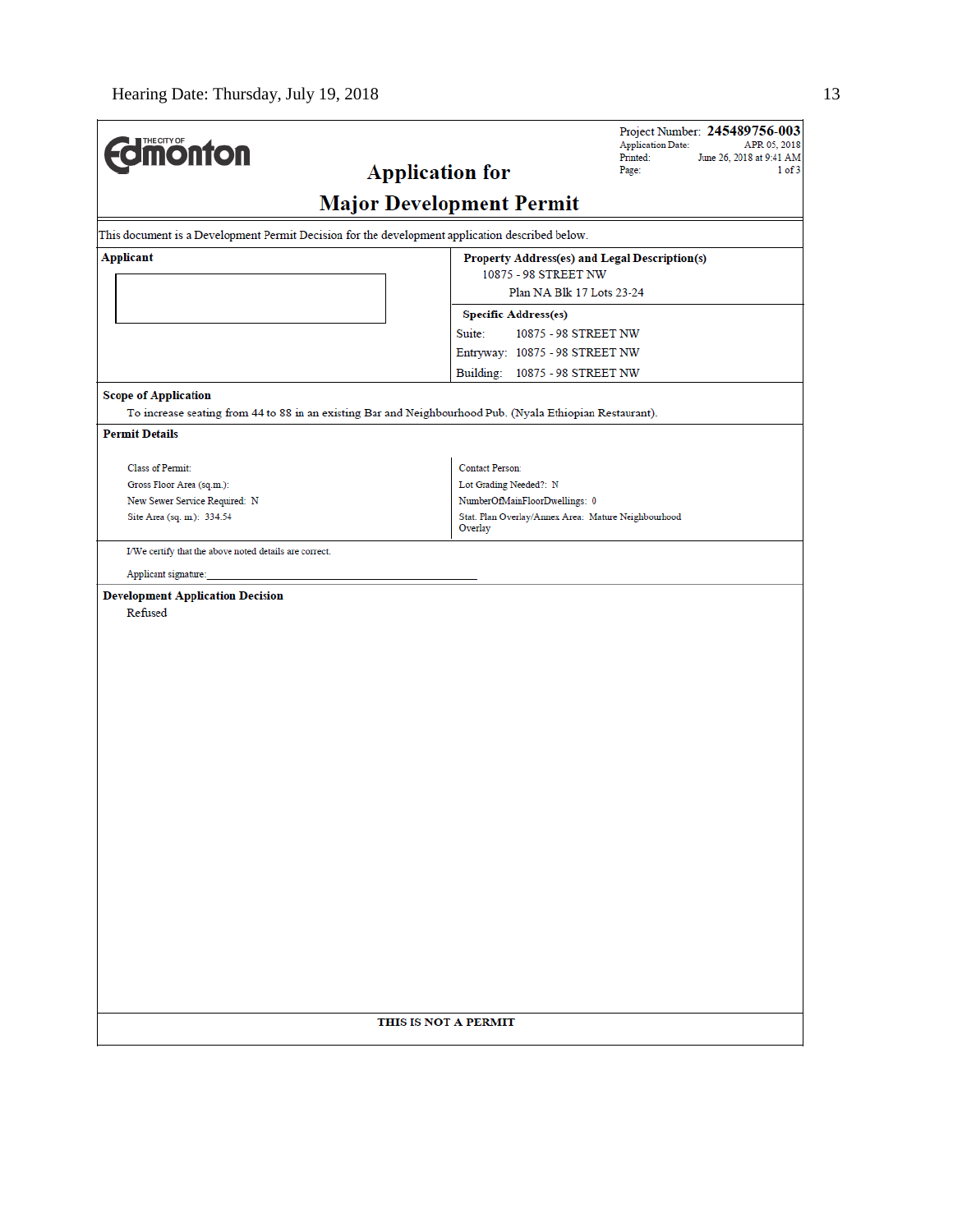| <b><i><u><u><b>M</b>onton</u></u></i></b><br><b>Application for</b>                                                                                                                                                                                                                                                                                                                                                                                                    | Project Number: 245489756-003<br><b>Application Date:</b><br>APR 05, 2018<br>Printed:<br>June 26, 2018 at 9:41 AM<br>$2$ of $3$<br>Page: |  |  |  |
|------------------------------------------------------------------------------------------------------------------------------------------------------------------------------------------------------------------------------------------------------------------------------------------------------------------------------------------------------------------------------------------------------------------------------------------------------------------------|------------------------------------------------------------------------------------------------------------------------------------------|--|--|--|
| <b>Major Development Permit</b>                                                                                                                                                                                                                                                                                                                                                                                                                                        |                                                                                                                                          |  |  |  |
| <b>Reason for Refusal</b><br>1) The proposed development is located within the Boyle Street McCauley Area Redevelopment Plan (Area 5). The General<br>Purpose is, "to provide for a District which will promote the conservation and rehabilitation of the existing housing stock until this<br>area is redeveloped for low intensity business uses in order to achieve the intent of Section 7.2.3 of this Plan." (Reference Section<br>DC1(Area 5)(2))               |                                                                                                                                          |  |  |  |
| One of the objectives of Section 7.2.3 is to protect residential areas from conflicts with commercial uses. It is the opinion of the<br>Development officer that the proposed development, a Major Eating and Drinking Establishment (Nightclub), would not achieve<br>this policy objective, as the adjacent and surrounding development is predominately single detached and duplex housing.                                                                         |                                                                                                                                          |  |  |  |
| 2) The Development Officer has determined that the proposed development is a Major Eating and Drinking Establishment<br>(Nightclub) and not a Minor Eating and Drinking Establishment (Bar and Neighbourhood Pub). The proposed use is neither listed<br>as a Permitted or Discretionary use under the Boyle Street McCauley Area Redevelopment Plan (Reference Section DC1 (Area 5)<br>$(3)$ ).                                                                       |                                                                                                                                          |  |  |  |
| 3) Required off-street parking shall be in accordance with Section 66 of the Land Use Bylaw (Reference Section 8.4.16.4.4 of the<br>Boyle Street McCauley Area Redevelopment Plan).                                                                                                                                                                                                                                                                                    |                                                                                                                                          |  |  |  |
| Required Parking Spaces: 25<br>Proposed Parking Spaces: 3<br>Deficiency: 22 Parking Spaces.                                                                                                                                                                                                                                                                                                                                                                            |                                                                                                                                          |  |  |  |
| Advisements                                                                                                                                                                                                                                                                                                                                                                                                                                                            |                                                                                                                                          |  |  |  |
| a. There is a current application (DP#245489756-004) to develop an outdoor patio space with 8 seats. Should this be approved the<br>parking deficiency will be 24 spaces.                                                                                                                                                                                                                                                                                              |                                                                                                                                          |  |  |  |
| b. Current aerial photographs of the site identify that the required parking spaces at the rear of the building have been deleted, and<br>developed as a rear outdoor patio. There is no record of a valid development permit for the conversion of the rear parking spaces to<br>an outdoor patio. The property owner must remove the rear outdoor patio and provide the required parking spaces, in accordance to<br>Development Permit No. 120756432-001.           |                                                                                                                                          |  |  |  |
| c. It is the opinion of the Development Officer that the proposed development would not be in keeping with the general purpose of<br>the Direct Control Zone, which is to provide for low intensity business in order to achieve the policies of Section 7.2.3 of the Boyle<br>Street/McCauley ARP.                                                                                                                                                                    |                                                                                                                                          |  |  |  |
| d. It is the opinion of the Development Officer that the late night activities of the proposed Use would adversly affect the amenities,<br>use and enjoyment of neighbouring residential properties. (Reference Section 7.2.3.4 of the Boyle Street McCauley Area<br>Redevelopment Plan).                                                                                                                                                                              |                                                                                                                                          |  |  |  |
| e. Parking spaces may be provided on a Site located remotely, but no further than 120.0 m from the Site. Such distance shall be<br>measured along the shortest public pedestrian route from the nearest point of the parking area to the nearest point of the Site where<br>the building or Use is located. Where off-site parking is provided pursuant to this provision, the development shall be considered as<br>Class B Development. (Reference Section 54.2.2.b) |                                                                                                                                          |  |  |  |
| Proposed: The provided parking as applied for by the applicant at 9910 108A Avenue NW is 135m away from the applicant's still<br>along the shortest pedestrian route, contrary to Section 54.2.2.b.                                                                                                                                                                                                                                                                    |                                                                                                                                          |  |  |  |
| <b>Rights of Appeal</b><br>The Applicant has the right of appeal within 21 days after the date on which the decision is made, as outlined in Section 683<br>through 689 of the Municipal Government Act.                                                                                                                                                                                                                                                               |                                                                                                                                          |  |  |  |
| Issue Date: Jun 26, 2018<br>Development Authority: ADAMS, PAUL                                                                                                                                                                                                                                                                                                                                                                                                         |                                                                                                                                          |  |  |  |
| THIS IS NOT A PERMIT                                                                                                                                                                                                                                                                                                                                                                                                                                                   |                                                                                                                                          |  |  |  |
|                                                                                                                                                                                                                                                                                                                                                                                                                                                                        |                                                                                                                                          |  |  |  |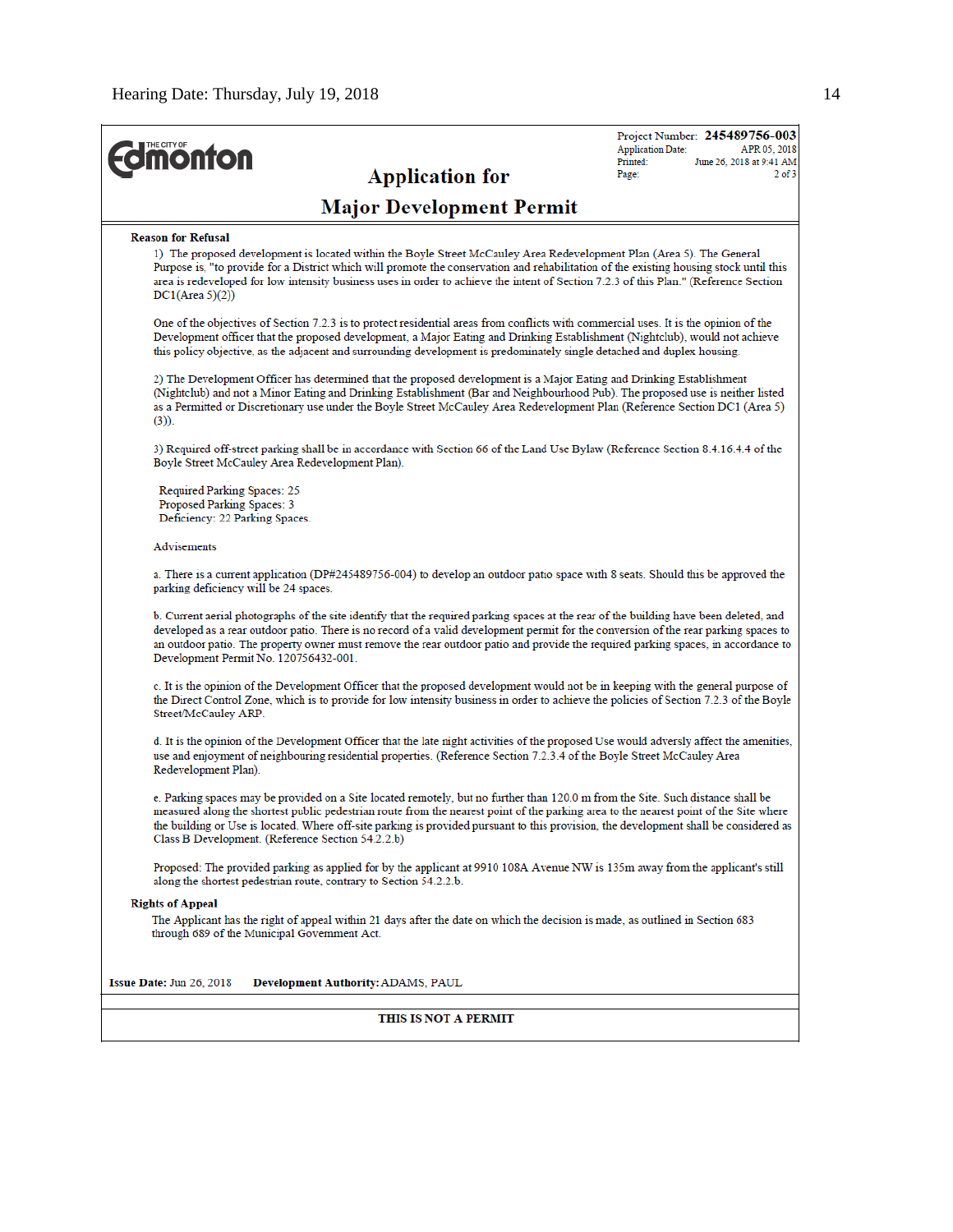| <b>Edimonton</b>           |                   |                                                           |          | Application Date:<br>Printed:<br>Page: | Project Number: 245489756-003<br>APR 05, 2018<br>June 26, 2018 at 9:41 AM<br>$3$ of $3$ |
|----------------------------|-------------------|-----------------------------------------------------------|----------|----------------------------------------|-----------------------------------------------------------------------------------------|
|                            |                   | <b>Application for</b><br><b>Major Development Permit</b> |          |                                        |                                                                                         |
|                            |                   |                                                           |          |                                        |                                                                                         |
| Fees                       | <b>Fee Amount</b> | <b>Amount Paid</b>                                        | Receipt# | <b>Date Paid</b>                       |                                                                                         |
| Major Dev. Application Fee | \$277.00          | \$277.00                                                  | 04919860 | Apr 05, 2018                           |                                                                                         |
| <b>Total GST Amount:</b>   | \$0.00            |                                                           |          |                                        |                                                                                         |
| <b>Totals for Permit:</b>  | \$277.00          | \$277.00                                                  |          |                                        |                                                                                         |
|                            |                   |                                                           |          |                                        |                                                                                         |
|                            |                   |                                                           |          |                                        |                                                                                         |
|                            |                   |                                                           |          |                                        |                                                                                         |
|                            |                   |                                                           |          |                                        |                                                                                         |
|                            |                   |                                                           |          |                                        |                                                                                         |
|                            |                   |                                                           |          |                                        |                                                                                         |
|                            |                   |                                                           |          |                                        |                                                                                         |
|                            |                   |                                                           |          |                                        |                                                                                         |
|                            |                   |                                                           |          |                                        |                                                                                         |
|                            |                   |                                                           |          |                                        |                                                                                         |
|                            |                   |                                                           |          |                                        |                                                                                         |
|                            |                   |                                                           |          |                                        |                                                                                         |
|                            |                   |                                                           |          |                                        |                                                                                         |
|                            |                   |                                                           |          |                                        |                                                                                         |
|                            |                   |                                                           |          |                                        |                                                                                         |
|                            |                   |                                                           |          |                                        |                                                                                         |
|                            |                   |                                                           |          |                                        |                                                                                         |
|                            |                   |                                                           |          |                                        |                                                                                         |
|                            |                   |                                                           |          |                                        |                                                                                         |
|                            |                   |                                                           |          |                                        |                                                                                         |
|                            |                   |                                                           |          |                                        |                                                                                         |
|                            |                   |                                                           |          |                                        |                                                                                         |
|                            |                   |                                                           |          |                                        |                                                                                         |
|                            |                   |                                                           |          |                                        |                                                                                         |
|                            |                   |                                                           |          |                                        |                                                                                         |
|                            |                   | THIS IS NOT A PERMIT                                      |          |                                        |                                                                                         |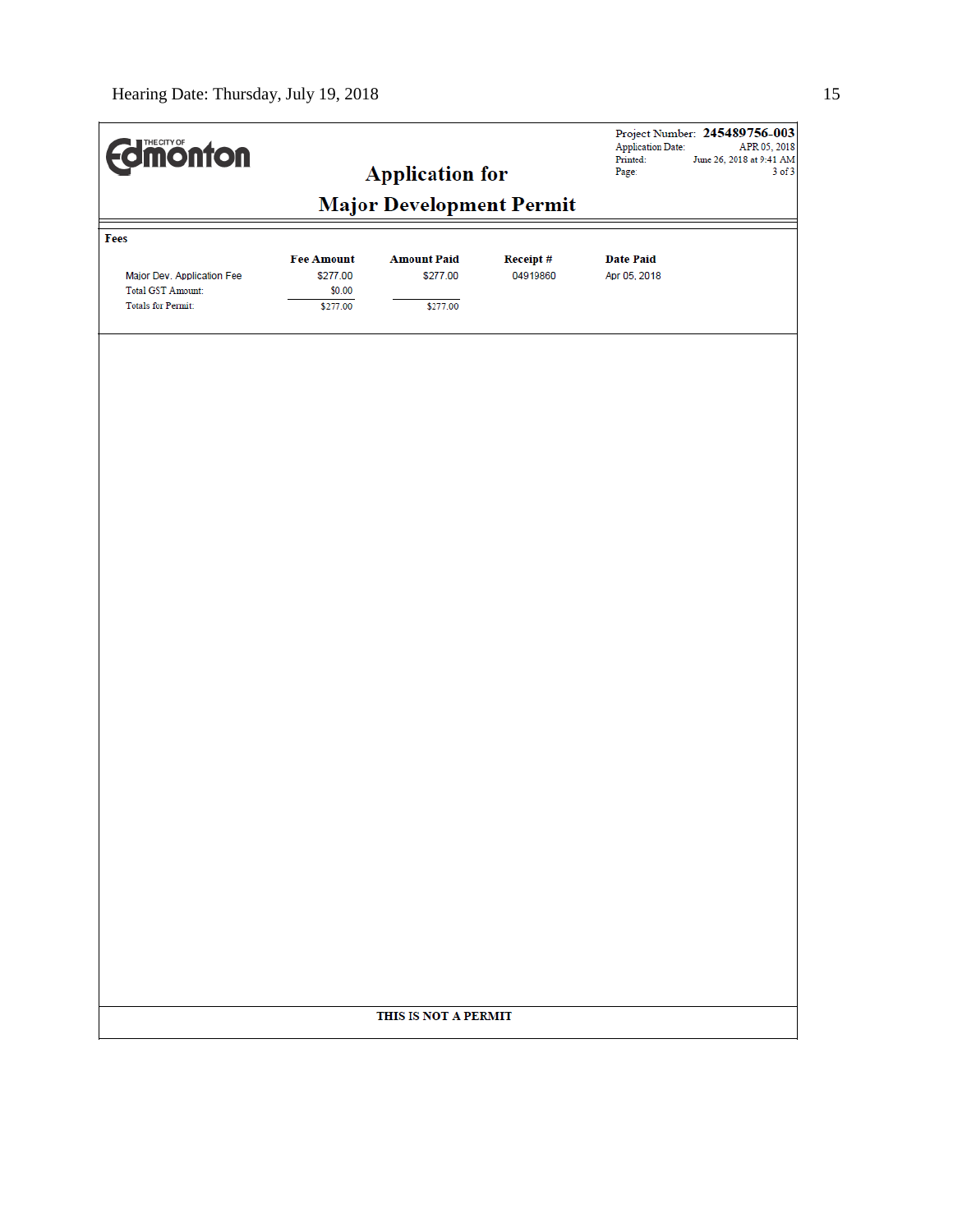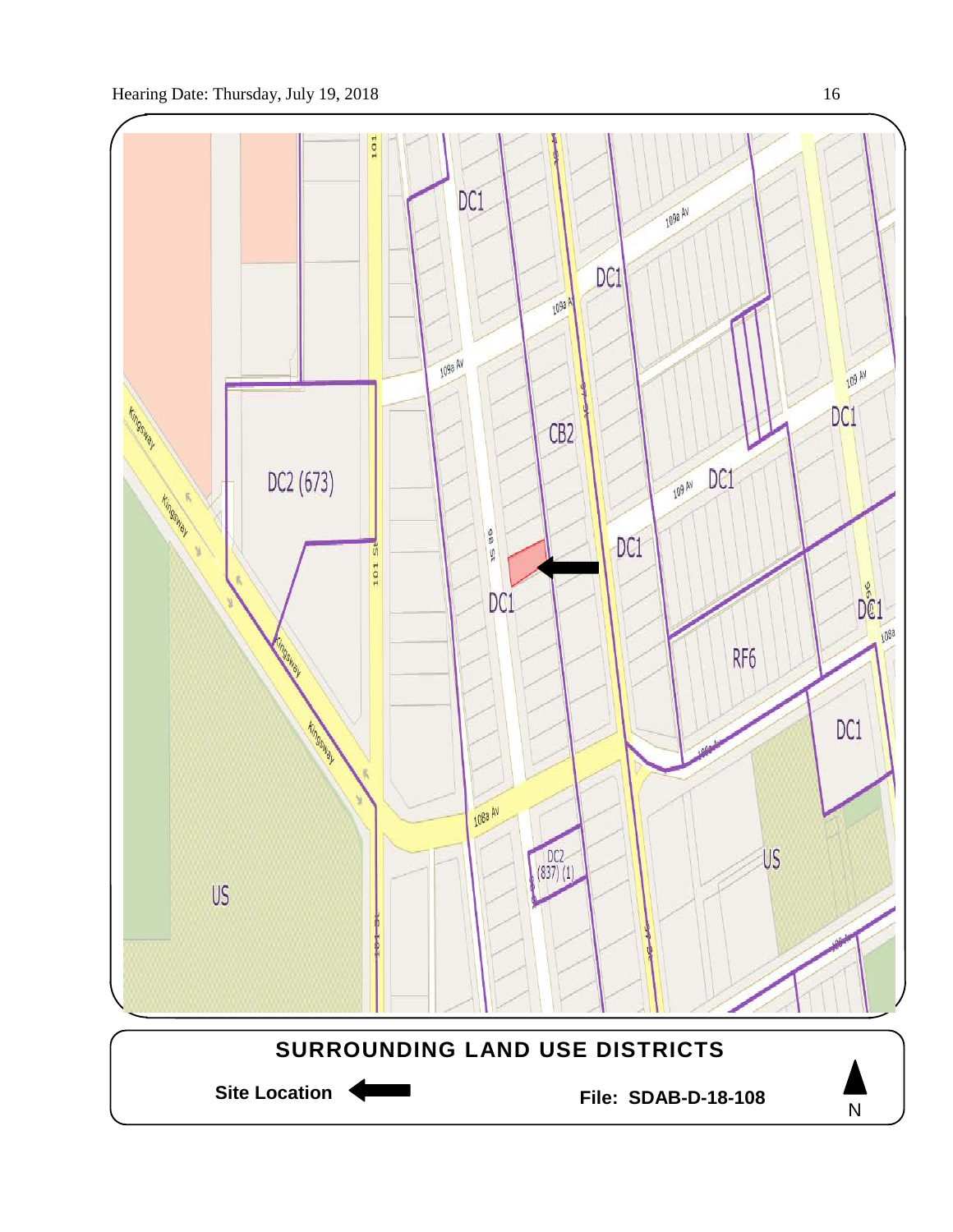| AN APPEAL FROM THE DECISION OF THE DEVELOPMENT OFFICER |                                                                                                                |  |
|--------------------------------------------------------|----------------------------------------------------------------------------------------------------------------|--|
| <b>APPELLANT:</b>                                      |                                                                                                                |  |
| <b>APPLICATION NO.:</b>                                | 245489756-004                                                                                                  |  |
| <b>APPLICATION TO:</b>                                 | Develop an Outdoor Patio to an existing<br>Bar and Neighbourhood Pub (8 seats)<br>(NYALA Ethiopian Restaurant) |  |
| <b>DECISION OF THE</b><br>DEVELOPMENT AUTHORITY:       | Refused                                                                                                        |  |
| <b>DECISION DATE:</b>                                  | June 26, 2018                                                                                                  |  |
| <b>DATE OF APPEAL:</b>                                 | July 3, 2018                                                                                                   |  |
| <b>MUNICIPAL DESCRIPTION</b><br>OF SUBJECT PROPERTY:   | 10875 - 98 Street NW                                                                                           |  |
| <b>LEGAL DESCRIPTION:</b>                              | Plan NA Blk 17 Lots 23-24                                                                                      |  |
| ZONE:                                                  | Control<br>DC1-Direct<br>Development<br>Provision (Area 5)                                                     |  |
| <b>OVERLAY:</b>                                        | N/A                                                                                                            |  |
| <b>STATUTORY PLAN:</b>                                 | Boyle<br>McCauley<br>Street $\frac{1}{2}$<br>Area<br>Redevelopment Plan                                        |  |

## *Grounds for Appeal*

The Appellant provided the following reasons for appealing the decision of the Development Authority:

I have provided a parking lot on site located at 9910 - 108 Avenue. It is 120 metres from 10875 - 98 Street.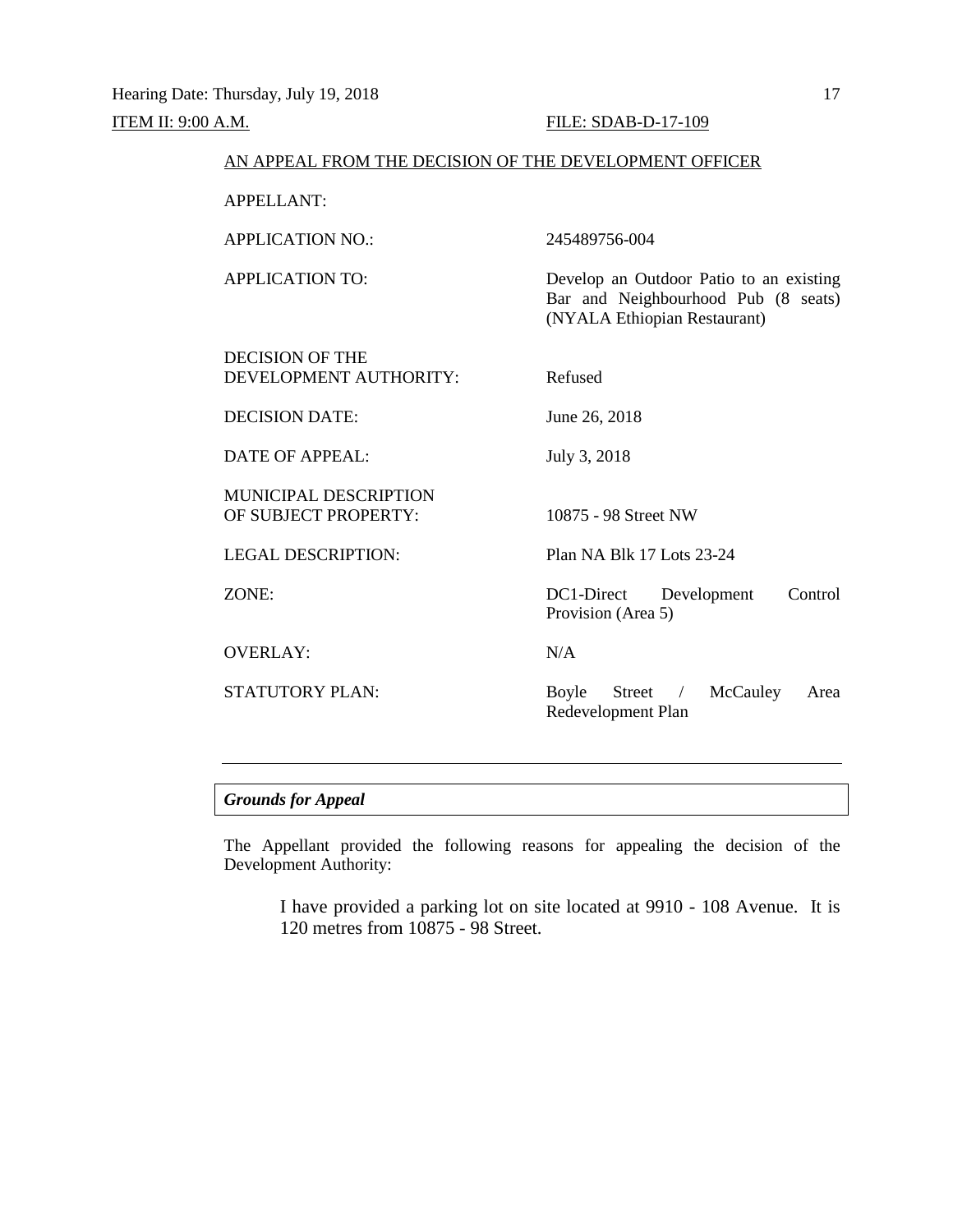## *General Matters*

## **Appeal Information:**

The *Municipal Government Act*, RSA 2000, c M-26 states the following:

## **Grounds for Appeal**

**685(1)** If a development authority

- (a) fails or refuses to issue a development permit to a person,
- (b) issues a development permit subject to conditions, or
- (c) issues an order under section 645,

the person applying for the permit or affected by the order under section 645 may appeal to the subdivision and development appeal board.

## **Appeals**

- **686(1)** A development appeal to a subdivision and development appeal board is commenced by filing a notice of the appeal, containing reasons, with the board
	- (a) in the case of an appeal made by a person referred to in section 685(1), after

(i) with respect to an application for a development permit,

> (A) within 21 days after the date on which the written decision is given under section 642, or

#### **Designation of direct control districts**

**685(4)** Despite subsections (1), (2) and (3), if a decision with respect to a development permit application in respect of a direct control district

…

(b) is made by a development authority, the appeal is limited to whether the development authority followed the directions of council, and if the subdivision and development appeal board finds that the development authority did not follow the directions it may, in accordance with the directions, substitute its decision for the development authority's decision.

Section 2 of the *Edmonton Zoning Bylaw* concerning Repeal, Enactment and Transition Procedures states the following: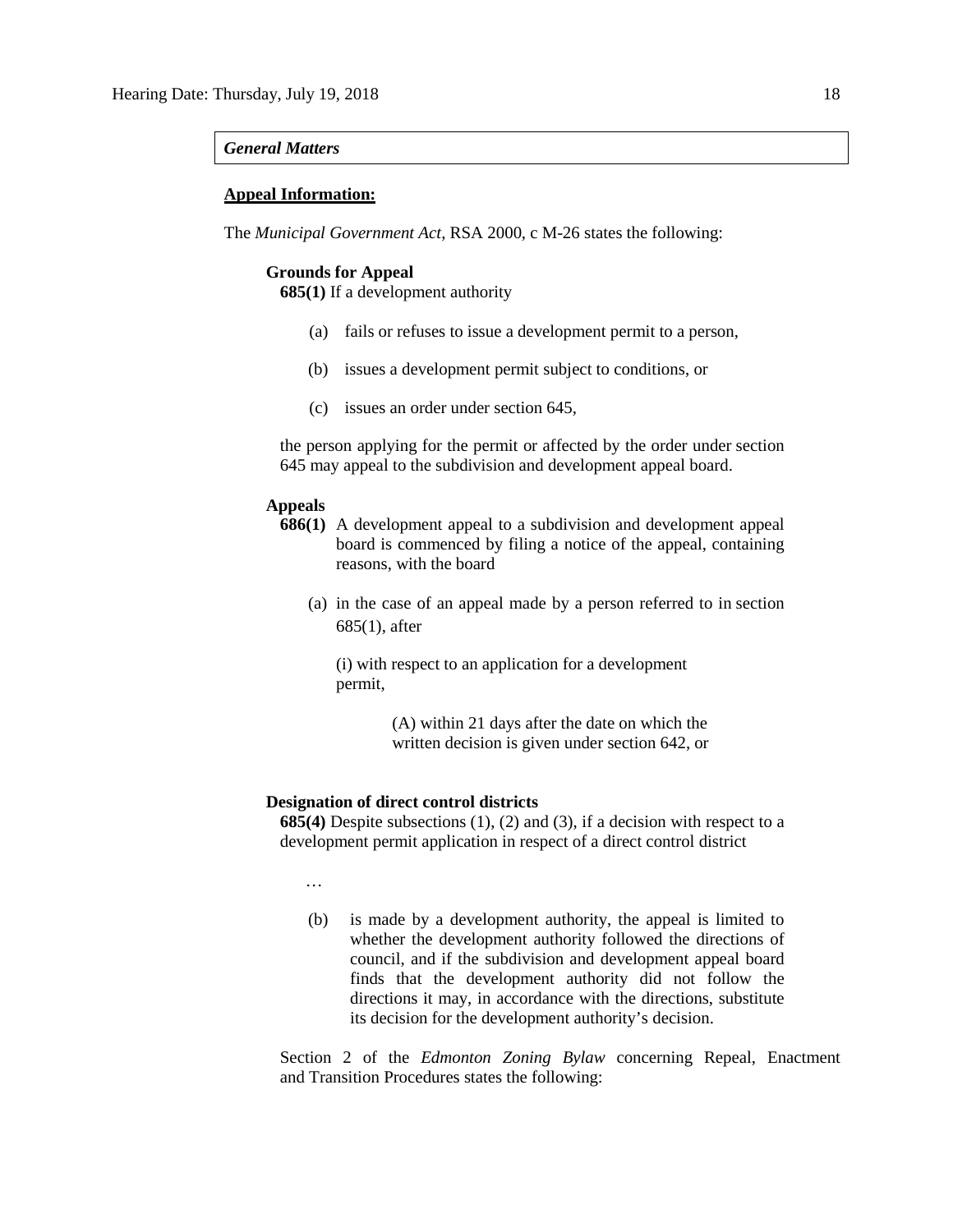- 2.4 Subject only to the provisions in the Municipal Government Act respecting legal non-conforming Uses and notwithstanding the effect it may have on rights, vested or otherwise, the provisions of this Bylaw govern from the Effective Date onward. In particular, no application for a Development Permit shall be evaluated under the procedural or substantive provisions of the previous Land Use Bylaw after the Effective Date, even if the application was received before the Effective Date.
- …
- 2.6 Any Direct Control Districts that were in effect immediately prior to the Effective date are hereby deemed to continue in full force and effect and are hereby incorporated into Part IV of this Bylaw.
- 2.7 Unless there is an explicit statement to the contrary in a Direct Control District or Provision, any reference in a Direct Control District or Direct Control Provision to a land use bylaw shall be deemed to be a reference to the land use bylaw that was in effect at the time of the creation of the Direct Control District or **Provision**

**At the time of the creation of the subject Direct Control Site, the** *City of Edmonton Land Use Bylaw 5996* **was in effect. An Alberta Court of Appeal decision in** *Parkdale-Cromdale Community League Association* **v.** *Edmonton (City),* **2007 ABCA 309 concluded that section 2.7 of the** *Edmonton Zoning Bylaw* **only applies if there is an express cross-reference in a Direct Control Bylaw passed before 2001 to a provision of the old** *Land Use Bylaw***. In the absence of an express reference in the Direct Control Bylaw to the** *Land Use Bylaw 5996***, it does not prevail over section 2.4 of the** *Edmonton Zoning Bylaw.*

### **Hearing and Decision**

**687(3)** In determining an appeal, the subdivision and development appeal board

…

- (a.1) must comply with the land use policies and statutory plans and, subject to clause (d), the land use bylaw in effect;
	- …
	- (c) may confirm, revoke or vary the order, decision or development permit or any condition attached to any of them or make or substitute an order, decision or permit of its own;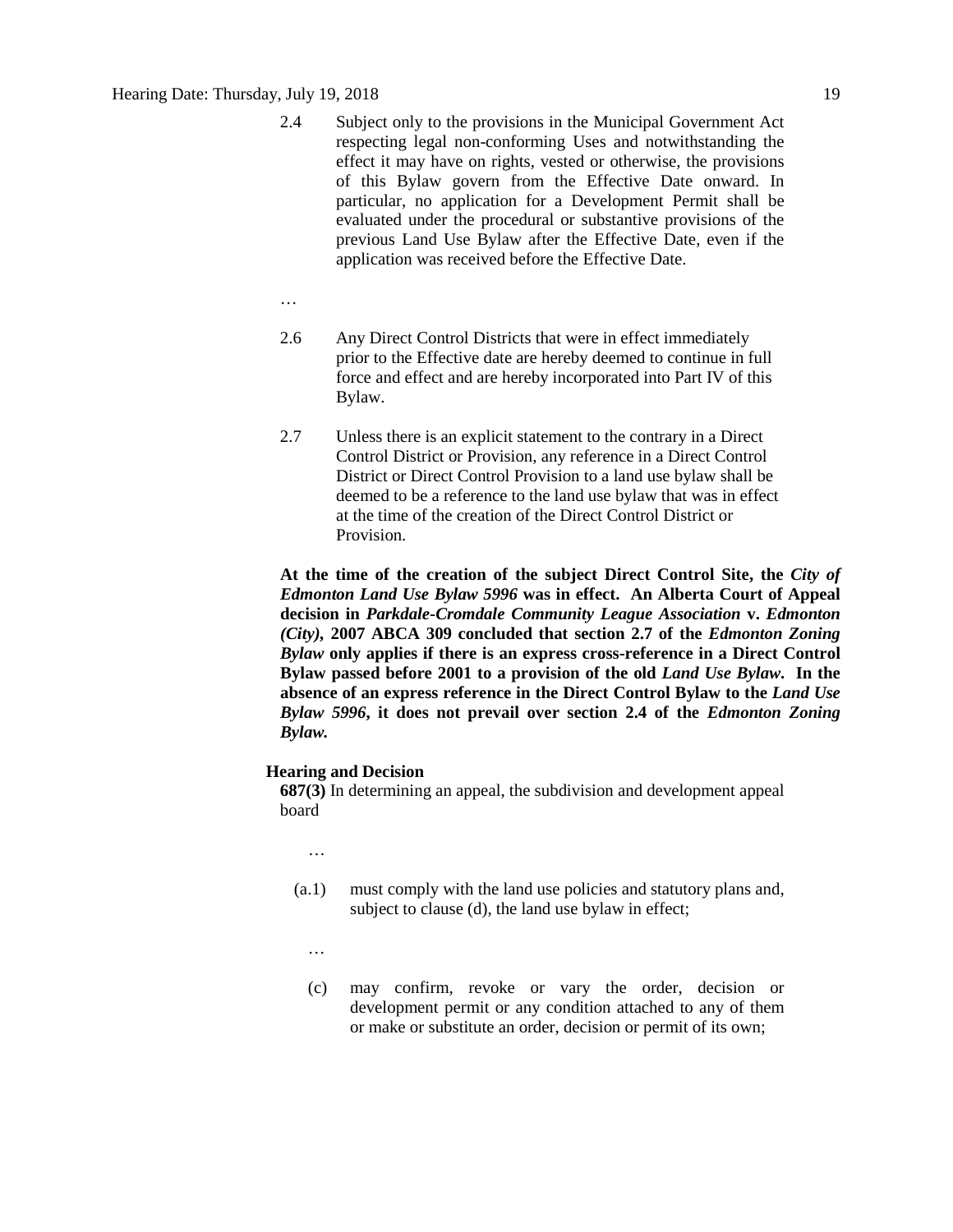- (d) may make an order or decision or issue or confirm the issue of a development permit even though the proposed development does not comply with the land use bylaw if, in its opinion,
	- (i) the proposed development would not
		- (A) unduly interfere with the amenities of the neighbourhood, or
		- (B) materially interfere with or affect the use, enjoyment or value of neighbouring parcels of land,

and

(ii) the proposed development conforms with the use prescribed for that land or building in the land use bylaw.

## **General Provisions***:*

DC1 (Area 5), Section 4 (Section 8.4.16.4) of the Boyle Street McCauley Area Redevelopment Plan states the following:

The following criteria shall apply to the prescribed uses pursuant to Section 710.4 of the *Land Use Bylaw*.

…

8.4.16.4.4 Parking and loading shall, wherever possible, be located in the rear areas. Required off-street parking shall be in accordance with Section 66 of the *Land Use Bylaw.*

…

8.4.16.4.8 Development in this district shall be evaluated with respect to compliance with the General Development Regulations of Sections 50 to 79 inclusive, of the *Land Use Bylaw*.

8.4.16.4.9 The Development Officer may grant relaxations to the regulations contained in Sections 50 through 79 of the *Land Use Bylaw* and the provisions of this District, if, in his opinion, such a variance would be in keeping with the general purpose of this District and would not adversely affect the amenities, use and enjoyment of neighbouring properties.

## *Parking*

Section 66.2, Schedule 66A(10), of the *Land Use Bylaw* states Eating and Drinking Establishments requires 1 Parking Space per 4 seats.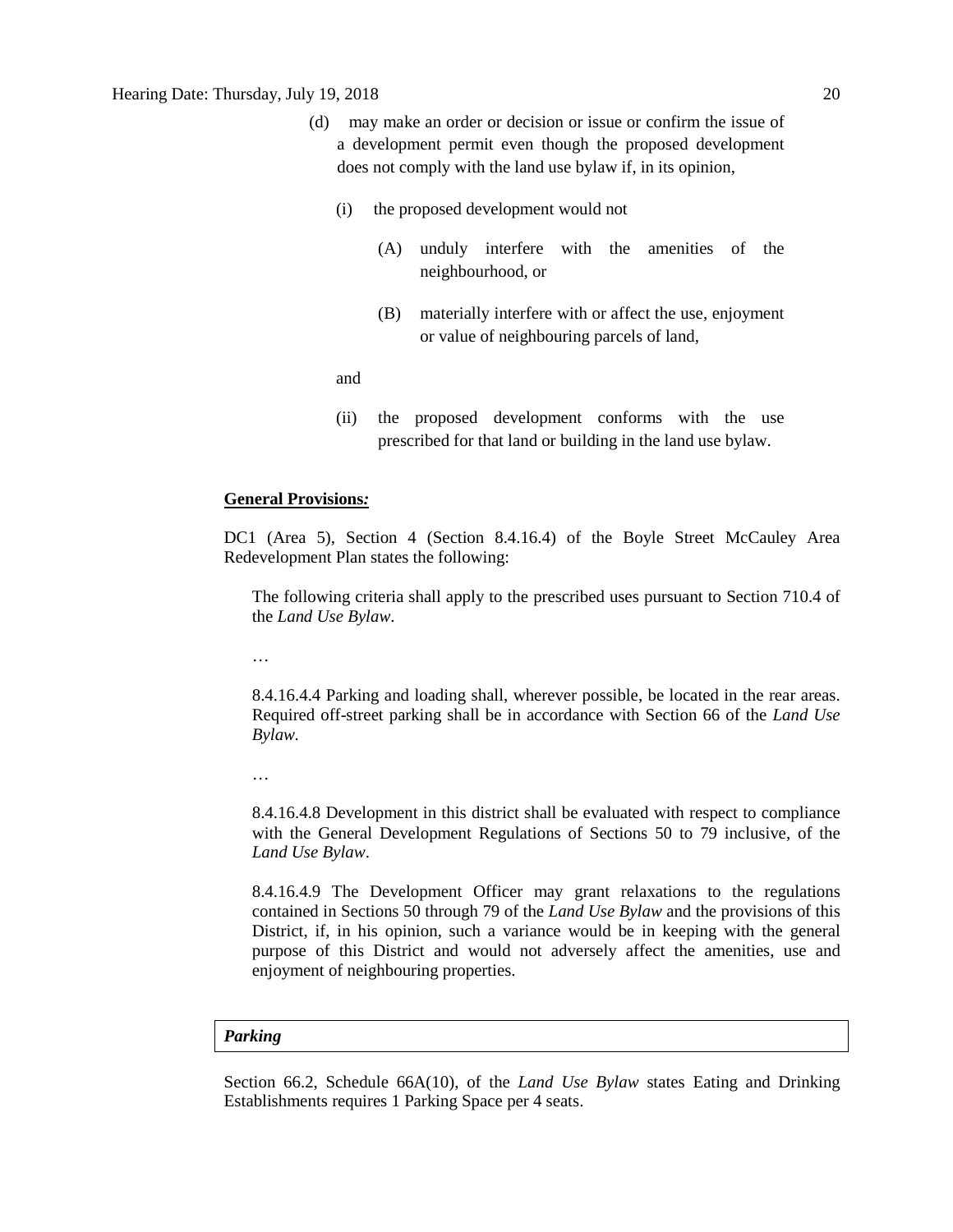Section 54.2, Schedule 1(A)(24), of the *Edmonton Zoning Bylaw* states a Restaurant requires 1 parking space per 3.6 square metres of Public Space except where the proposed development is on a Lot within the boundaries described in Section 54.2 Appendix II - Boundaries for Reduced Parking Requirement:

Section 66.5 of the *Land Use Bylaw* states:

66.5Location of Vehicular Parking Facilities

- 1) For residential buildings the required parking spaces shall be wholly provided on the same site as the building.
- 2) For all other uses, the parking spaces shall be not more than 120 metres (393.7 feet) from the building, unless otherwise approved by the Development Officer. Such distance shall be measured along an accessible public roadway from the nearest point of the parking area to the nearest point of the site where the building or use is located. In addition, notwithstanding the definition of Accessory in this Bylaw, accessory parking spaces for nonresidential Uses may be located on another site where:
	- a) the principal Use Class to which the parking is an accessory use is a Permitted or a Discretionary Use on the site to be used for parking; or
	- b) non-accessory parking is a Permitted or a Discretionary Use on the site to be used for parking.
- 3) Where required parking spaces are not on the same site as the building, the owner shall covenant with the City by agreement that the parking spaces shall be used for such purposes as long as required under this Bylaw.

Section 54.2.2.b of the *Edmonton Zoning Bylaw* states for all other Uses, parking spaces may be provided on a Site located remotely, but no further than 120.0 metres from the Site. Such distance shall be measured along the shortest public pedestrian route from the nearest point of the parking area to the nearest point of the Site where the building or Use is located. Where off-site parking is provided pursuant to this provision, the development shall be considered as Class B Development.

## **Development Officer's Determination:**

1. Required off-street parking shall be in accordance with Section 66 of the Land Use Bylaw (Reference Section 8.4.16.4.4 of the Boyle Street McCauley Area Redevelopment Plan).

 Required Parking Spaces: 16 Proposed Parking Spaces: 3 Deficiency: 13 Parking Spaces.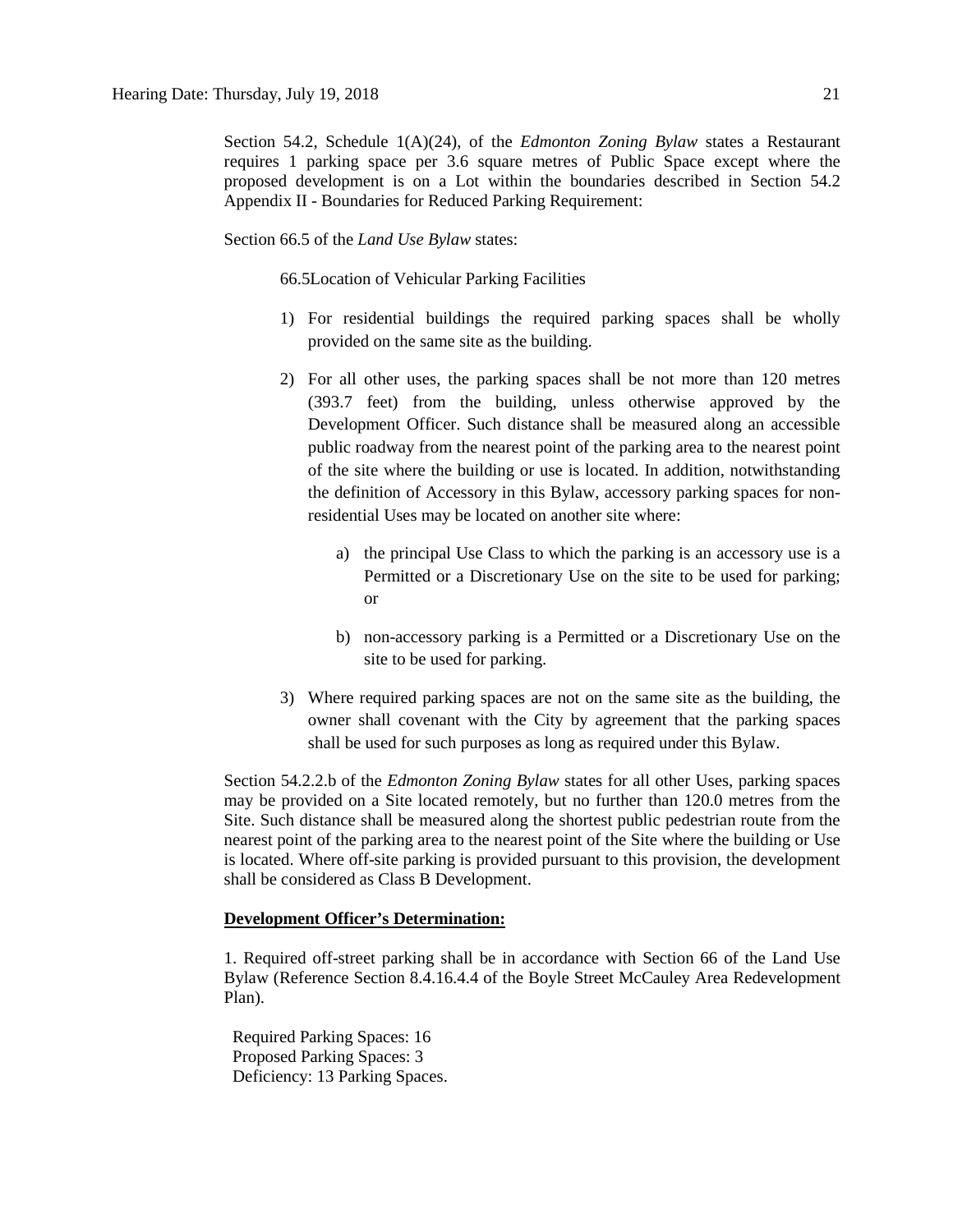## Hearing Date: Thursday, July 19, 2018 22

Notes:

There is a current application (DP#245489756-003) to expand the seats from 44 to 88. Should this be approved the parking deficiency will be 24 spaces.

Notwithstanding that the applicant has submitted a proposal for 4 seats within the outdoor patio, the public space area of 61 sq.m. proposed, would require 17 parking spaces in accordance to the current Zoning Bylaw. This would increase the parking requirement by 16 parking spaces. The area of the proposed outdoor patio would accommodate significantly more than 4 seats, as proposed.

#### ADVISEMENTS:

A. Current aerial photographs of the site identify that the required parking spaces at the rear of the building have been deleted, and developed as a rear outdoor patio. There is no record of a valid development permit for the conversion of the rear parking spaces to an outdoor patio. The property owner must remove the rear outdoor patio and provide the required parking spaces, in accordance to Development Permit No. 120756432-001.

B. Parking spaces may be provided on a Site located remotely, but no further than 120.0 m from the Site. Such distance shall be measured along the shortest public pedestrian route from the nearest point of the parking area to the nearest point of the Site where the building or Use is located. Where off-site parking is provided pursuant to this provision, the development shall be considered as Class B Development. (Reference Section 54.2.2.b)

Proposed: The provided parking as applied for by the applicant at 9910 108A Avenue NW is 135m away from the applicant's still along the shortest pedestrian route, contrary to Section 54.2.2.b.

## *Outdoor Seating*

Section 90 of the *Edmonton Zoning Bylaw* states the following:

## *Outdoor Seating Associated With Specialty Food Services, Restaurants, Bars and Neighbourhood Pubs, and Nightclubs*

- 1. If any [Specialty Food Service, Restaurant, Bar and Neighbourhood Pub](javascript:void(0);) or [Nightclub](javascript:void(0);) abuts or is across a Lane from a Site zoned residential or a Site with a residential development, the Development Officer shall draw a line parallel to the boundary or Lane separating each such residential development or Zone and bisecting the Site containing the Specialty Food Service, Restaurant, Bar and Neighbourhood Pub or Nightclub Uses and shall not allow any outdoor seating on the side of any such line that is closest to the Residential Zone or development.
- 2. Outdoor speakers or amplification systems shall not be allowed on a Site that abuts or is across the Lane from a Site zoned residential.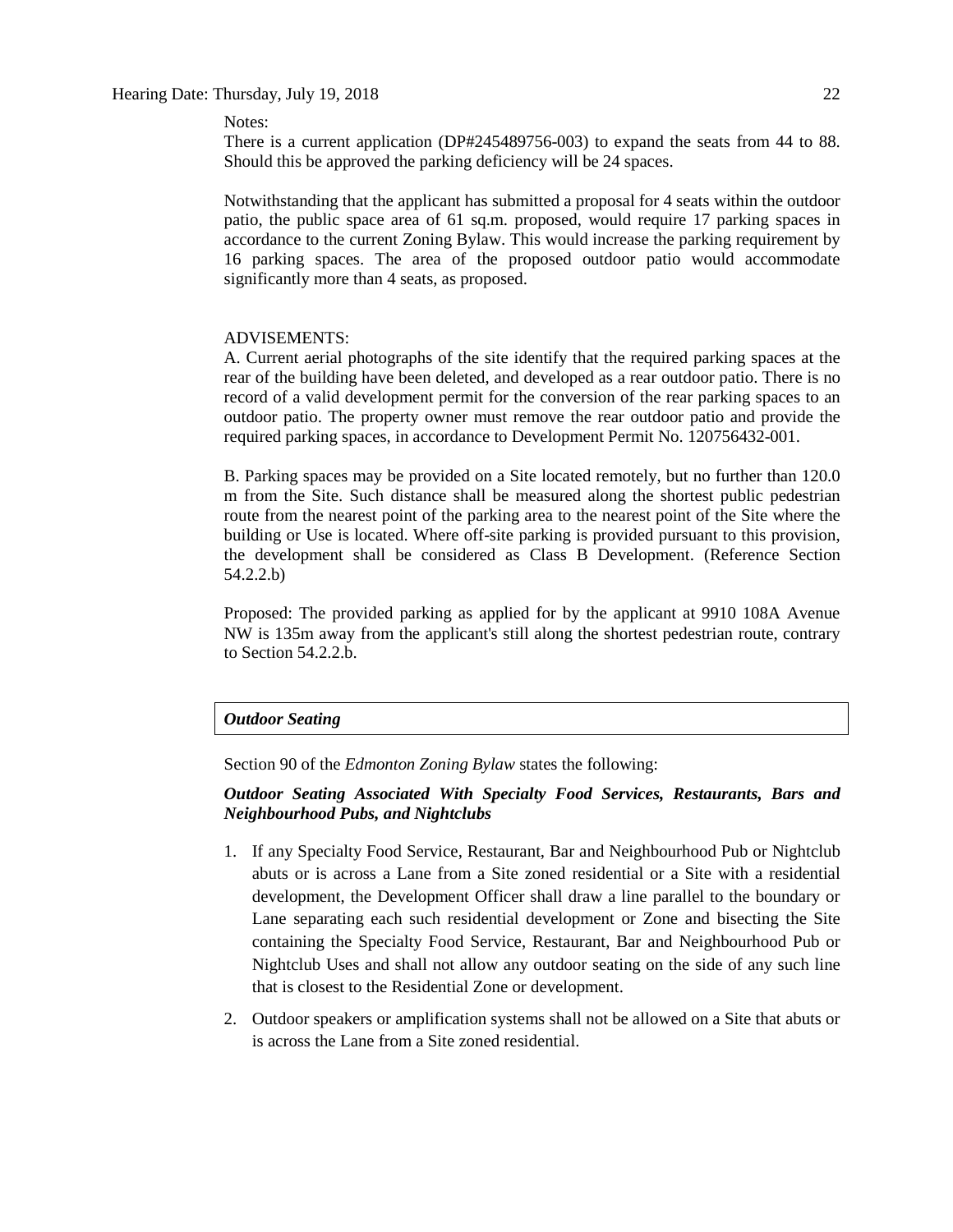## **Development Officer's Determination:**

2. If any Bar and Neighbourhood Pub abuts or is across a Lane from a Site zoned residential or a Site with a residential development, the Restaurant shall not allow any outdoor seating on the side of the Residential Zone or development (Reference Section 90.1).

Proposed: The proposed outdoor seating is next to a residential development, abutting a Single Detached House to the North (10879 98 Street), contrary to Section 90.1 of the Edmonton Zoning Bylaw.

| <b>SDAB Number</b>   | <b>Application</b>                                                                                           | <b>DECISION</b>                                                                                                                                                                                                                                                                                                                                                                                                                                                                                                                                                                                                                                                                                                     |
|----------------------|--------------------------------------------------------------------------------------------------------------|---------------------------------------------------------------------------------------------------------------------------------------------------------------------------------------------------------------------------------------------------------------------------------------------------------------------------------------------------------------------------------------------------------------------------------------------------------------------------------------------------------------------------------------------------------------------------------------------------------------------------------------------------------------------------------------------------------------------|
| <b>SDAB-D-17-150</b> | To develop<br>an Outdoor<br>Patio<br>existing<br>to<br>an<br>Restaurant.<br>(Nyala<br>Ethiopian Restaurant). | September 7, 2017; The<br>appeal is DENIED and the<br>decision of the Development<br>Authority is<br>CONFIRMED.<br>The<br>development is REFUSED.                                                                                                                                                                                                                                                                                                                                                                                                                                                                                                                                                                   |
| <b>SDAB-D-17-149</b> | To change the Use from a<br>Restaurant to a Bar and<br>Neighbourhood<br>Pub.<br>(NYALA LOUNGE)               | September 7, 2017; The<br>appeal is ALLOWED and the<br>decision of the Development<br>Authority is REVOKED. The<br>development is GRANTED as<br>applied for<br>the<br>to<br>Development<br>Authority,<br>subject to the<br>following<br><b>CONDITIONS:</b><br>a) At no time shall there be<br>more than 44 patrons (as<br>applied for) on subject site<br>including the main floor and<br>the basement.<br>The Applicant<br>b)<br>must<br>develop the main floor and<br>basement in accordance with<br>the floor plans submitted by<br>the<br>Applicant<br>the<br>to<br>Development<br>Officer,<br>including but not limited to,<br>all specified sitting areas,<br>tables, chairs, benches, sofas<br>and planters. |
|                      |                                                                                                              | c) All required parking and                                                                                                                                                                                                                                                                                                                                                                                                                                                                                                                                                                                                                                                                                         |

## *Previous Subdivision and Development Appeal Board Decisions*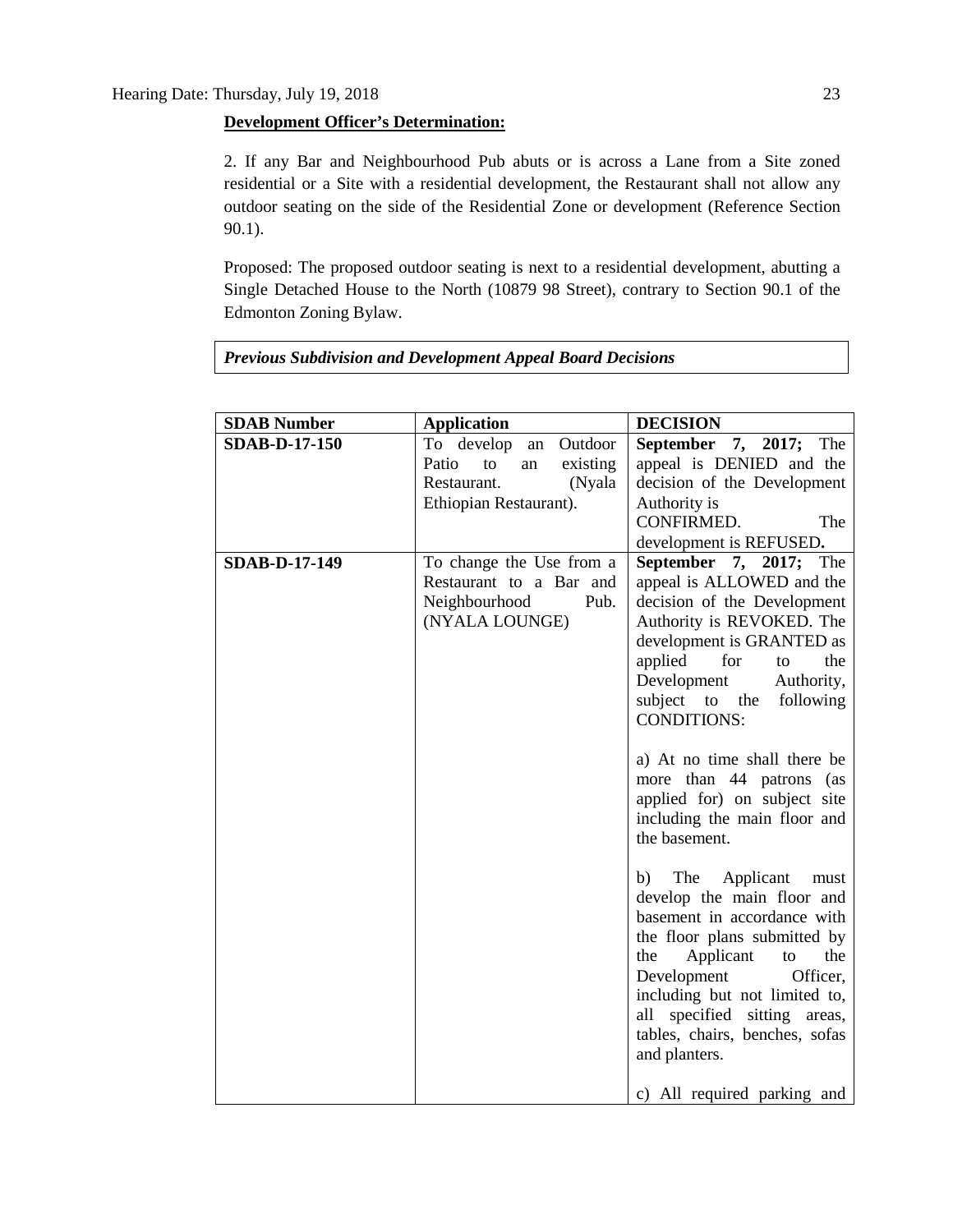|                      |                                                                                                                                                                                                                                                                                                                                       | loading facilities shall only be<br>used for the purpose of<br>accommodating the vehicles<br>of<br>clients,<br>customers,<br>employees,<br>members,<br>residents<br>visitors<br>in<br><sub>or</sub><br>connection with the building<br>or Use for which the parking<br>and loading facilities<br>are<br>provided, and the parking and<br>loading facilities shall not be<br>used for driveways, access or<br>egress, commercial<br>repair<br>work, display, sale or storage<br>of goods of any kind.<br>(Reference Section 54.1.1.c) |
|----------------------|---------------------------------------------------------------------------------------------------------------------------------------------------------------------------------------------------------------------------------------------------------------------------------------------------------------------------------------|--------------------------------------------------------------------------------------------------------------------------------------------------------------------------------------------------------------------------------------------------------------------------------------------------------------------------------------------------------------------------------------------------------------------------------------------------------------------------------------------------------------------------------------|
|                      |                                                                                                                                                                                                                                                                                                                                       | d) Any outdoor lighting for<br>any development shall be<br>located and arranged so that<br>no direct rays of light are<br>directed at any<br>adjoining<br>properties, or interfere with<br>the effectiveness of any traffic<br>control devices. (Reference<br>Section 51)                                                                                                                                                                                                                                                            |
| <b>SDAB-D-12-137</b> | To increase the existing 12<br>seat capacity and Public<br>Space<br>of<br>existing<br>an<br>Restaurant on the main<br>floor and into the basement,<br>and construct interior and<br>exterior alterations to a<br>Personal<br>Restaurant,<br>Service<br>Shop,<br>and<br>Apartment House building<br>(Nyala<br>Ethiopian<br>Restaurant) | July 6, 2012; that the appeal<br><b>ALLOWED</b><br>and<br>the<br>be<br><b>DEVELOPMENT</b><br><b>GRANTED</b><br>the<br>and<br>deficiency of 17 on-site<br>parking spaces be permitted,<br>subject to the<br>following<br>condition:<br>1. The basement level of the<br>Restaurant<br>operation<br>is<br>restricted to a 5 p.m. opening<br>on any given business day.                                                                                                                                                                  |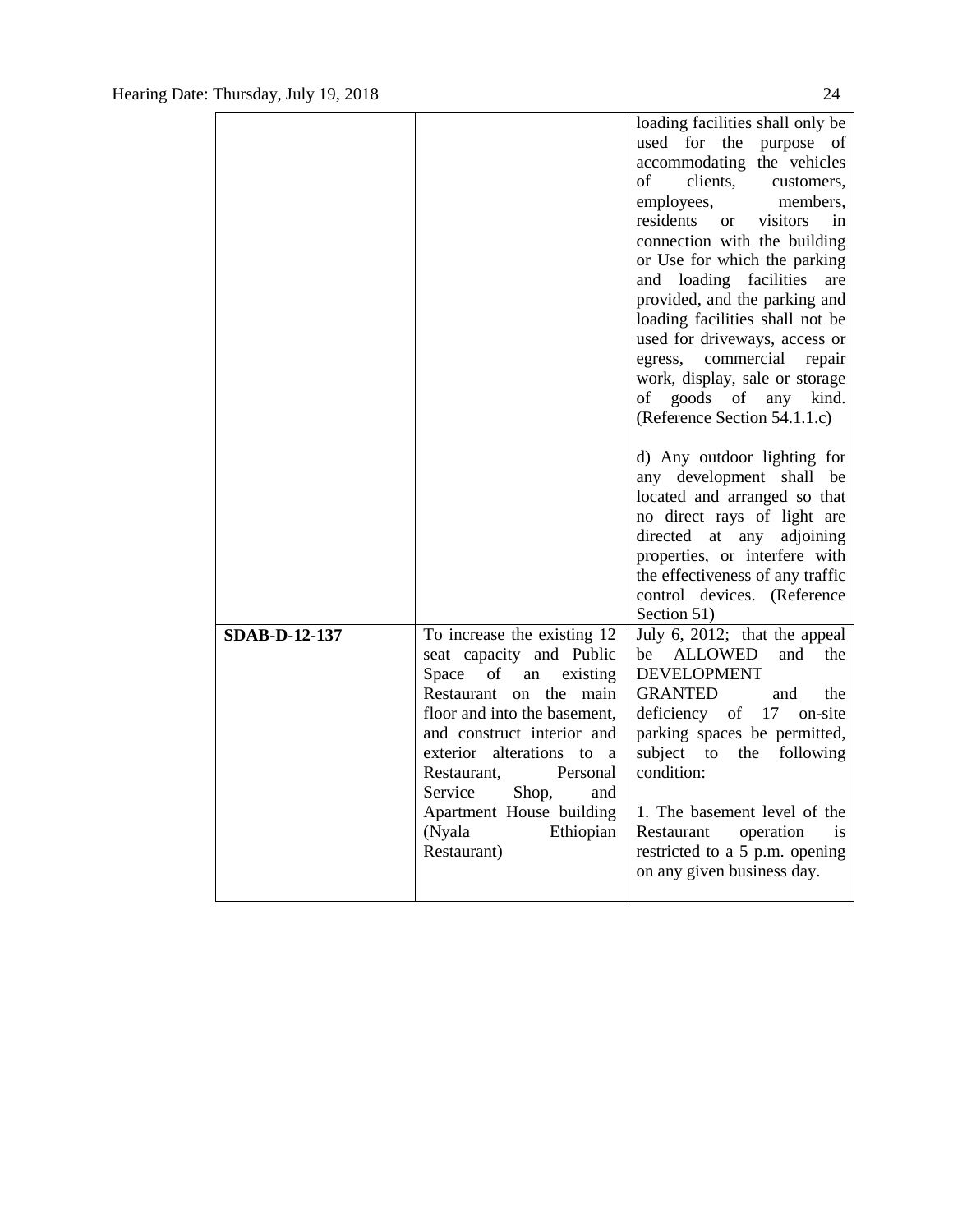| THE CITY OF<br><b>monton</b><br><b>Application for</b>                                                                                       | Project Number: 245489756-004<br>Application Date:<br>APR 05, 2018<br>Printed:<br>June 26, 2018 at 8:41 AM<br>Page:<br>1 of 2 |
|----------------------------------------------------------------------------------------------------------------------------------------------|-------------------------------------------------------------------------------------------------------------------------------|
|                                                                                                                                              | <b>Major Development Permit</b>                                                                                               |
| This document is a Development Permit Decision for the development application described below.                                              |                                                                                                                               |
| Applicant                                                                                                                                    | Property Address(es) and Legal Description(s)                                                                                 |
|                                                                                                                                              | 10875 - 98 STREET NW                                                                                                          |
|                                                                                                                                              | Plan NA Blk 17 Lots 23-24                                                                                                     |
|                                                                                                                                              | Specific Address(es)<br>Suite:<br>10875 - 98 STREET NW                                                                        |
|                                                                                                                                              | Entryway: 10875 - 98 STREET NW                                                                                                |
|                                                                                                                                              | Building: 10875 - 98 STREET NW                                                                                                |
| <b>Scope of Application</b><br>To develop an outdoor patio to an existing Bar and Neighbourhood Pub (8 seats). (Nyala Ethiopian Restaurant). |                                                                                                                               |
| <b>Permit Details</b>                                                                                                                        |                                                                                                                               |
| Class of Permit: Class B                                                                                                                     | Contact Person:                                                                                                               |
| Gross Floor Area (sq.m.): 3144.86                                                                                                            | Lot Grading Needed?: N                                                                                                        |
| New Sewer Service Required: N                                                                                                                | NumberOfMainFloorDwellings: 0                                                                                                 |
| Site Area (sq. m.): 334.54                                                                                                                   | Stat. Plan Overlay/Annex Area: Mature Neighbourhood<br>Overlay                                                                |
| I/We certify that the above noted details are correct.                                                                                       |                                                                                                                               |
| Applicant signature:                                                                                                                         |                                                                                                                               |
| <b>Development Application Decision</b><br>Refused                                                                                           |                                                                                                                               |
|                                                                                                                                              |                                                                                                                               |
|                                                                                                                                              |                                                                                                                               |
| THIS IS NOT A PERMIT                                                                                                                         |                                                                                                                               |
|                                                                                                                                              |                                                                                                                               |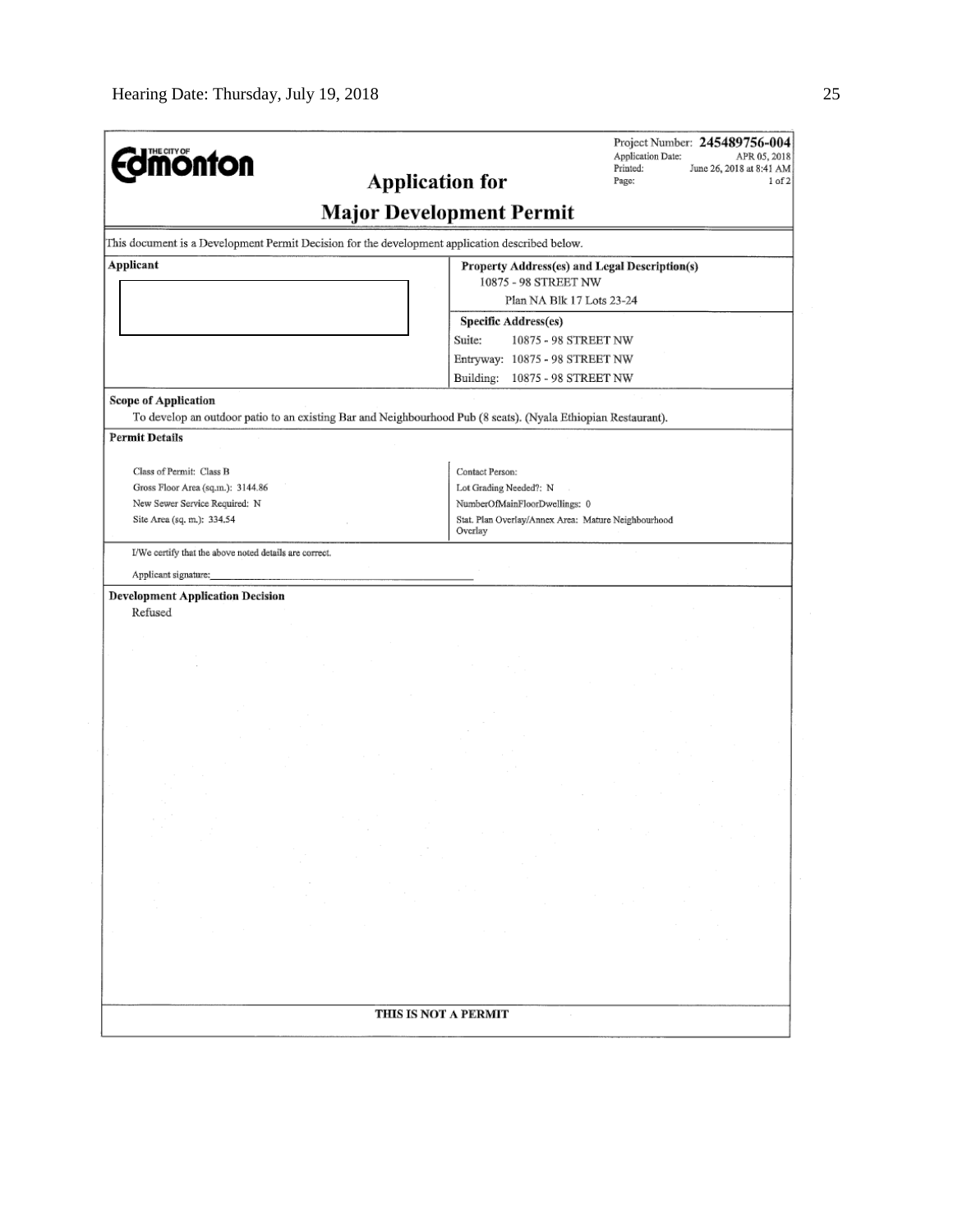| THE CITY OF<br><b>monton</b>                                                                |                                                                                                                                                                                                                                                                                                                                                                                                                                                                        |                        |                                 | Application Date:<br>Printed: | Project Number: 245489756-004<br>APR 05, 2018<br>June 26, 2018 at 8:41 AM |
|---------------------------------------------------------------------------------------------|------------------------------------------------------------------------------------------------------------------------------------------------------------------------------------------------------------------------------------------------------------------------------------------------------------------------------------------------------------------------------------------------------------------------------------------------------------------------|------------------------|---------------------------------|-------------------------------|---------------------------------------------------------------------------|
|                                                                                             |                                                                                                                                                                                                                                                                                                                                                                                                                                                                        | <b>Application for</b> |                                 | Page:                         | $2$ of $2$                                                                |
|                                                                                             |                                                                                                                                                                                                                                                                                                                                                                                                                                                                        |                        | <b>Major Development Permit</b> |                               |                                                                           |
| <b>Reason for Refusal</b>                                                                   | 1. Required off-street parking shall be in accordance with Section 66 of the Land Use Bylaw (Reference Section 8.4.16.4.4 of the<br>Boyle Street McCauley Area Redevelopment Plan).                                                                                                                                                                                                                                                                                    |                        |                                 |                               |                                                                           |
| Required Parking Spaces: 16<br>Proposed Parking Spaces: 3<br>Deficiency: 13 Parking Spaces. |                                                                                                                                                                                                                                                                                                                                                                                                                                                                        |                        |                                 |                               |                                                                           |
| Notes:<br>deficiency will be 24 spaces.                                                     | There is a current application (DP#245489756-003) to expand the seats from 44 to 88. Should this be approved the parking                                                                                                                                                                                                                                                                                                                                               |                        |                                 |                               |                                                                           |
|                                                                                             | Notwithstanding that the applicant has submitted a proposal for 4 seats within the outdoor patio, the public space area of 61 sq.m.<br>proposed, would require 17 parking spaces in accordance to the current Zoning Bylaw. This would increase the parking requirement<br>by 16 parking spaces. The area of the proposed outdoor patio would accommodate significantly more than 4 seats, as proposed.                                                                |                        |                                 |                               |                                                                           |
| Section 90.1).                                                                              | 2. If any Bar and Neighbourhood Pub abuts or is across a Lane from a Site zoned residential or a Site with a residential<br>development, the Restaurant shall not allow any outdoor seating on the side of the Residential Zone or development (Reference                                                                                                                                                                                                              |                        |                                 |                               |                                                                           |
|                                                                                             | Proposed: The proposed outdoor seating is next to a residential development, abutting a Single Detached House to the North (10879<br>98 Street), contrary to Section 90.1 of the Edmonton Zoning Bylaw.                                                                                                                                                                                                                                                                |                        |                                 |                               |                                                                           |
| <b>ADVISEMENTS:</b><br>Development Permit No. 120756432-001.                                | A. Current aerial photographs of the site identify that the required parking spaces at the rear of the building have been deleted, and<br>developed as a rear outdoor patio. There is no record of a valid development permit for the conversion of the rear parking spaces to<br>an outdoor patio. The property owner must remove the rear outdoor patio and provide the required parking spaces, in accordance to                                                    |                        |                                 |                               |                                                                           |
|                                                                                             | B. Parking spaces may be provided on a Site located remotely, but no further than 120.0 m from the Site. Such distance shall be<br>measured along the shortest public pedestrian route from the nearest point of the parking area to the nearest point of the Site where<br>the building or Use is located. Where off-site parking is provided pursuant to this provision, the development shall be considered as<br>Class B Development. (Reference Section 54.2.2.b) |                        |                                 |                               |                                                                           |
|                                                                                             | Proposed: The provided parking as applied for by the applicant at 9910 108A Avenue NW is 135m away from the applicant's still<br>along the shortest pedestrian route, contrary to Section 54.2.2.b.                                                                                                                                                                                                                                                                    |                        |                                 |                               |                                                                           |
| <b>Rights of Appeal</b>                                                                     | The Applicant has the right of appeal within 21 days after the date on which the decision is made, as outlined in Section 683<br>through 689 of the Municipal Government Act.                                                                                                                                                                                                                                                                                          |                        |                                 |                               |                                                                           |
| Issue Date: Jun 26, 2018                                                                    | Development Authority: ADAMS, PAUL                                                                                                                                                                                                                                                                                                                                                                                                                                     |                        |                                 |                               |                                                                           |
| Fees                                                                                        |                                                                                                                                                                                                                                                                                                                                                                                                                                                                        |                        |                                 |                               |                                                                           |
|                                                                                             | <b>Fee Amount</b>                                                                                                                                                                                                                                                                                                                                                                                                                                                      | <b>Amount Paid</b>     | Receipt#                        | Date Paid                     |                                                                           |
| Major Dev. Application Fee                                                                  | \$362.00                                                                                                                                                                                                                                                                                                                                                                                                                                                               | \$362.00               | 04919861                        | Apr 05, 2018                  |                                                                           |
| Total GST Amount:<br>Totals for Permit:                                                     | \$0.00<br>\$362.00                                                                                                                                                                                                                                                                                                                                                                                                                                                     | \$362.00               |                                 |                               |                                                                           |
|                                                                                             |                                                                                                                                                                                                                                                                                                                                                                                                                                                                        |                        |                                 |                               |                                                                           |
|                                                                                             |                                                                                                                                                                                                                                                                                                                                                                                                                                                                        | THIS IS NOT A PERMIT   |                                 |                               |                                                                           |
|                                                                                             |                                                                                                                                                                                                                                                                                                                                                                                                                                                                        |                        |                                 |                               |                                                                           |